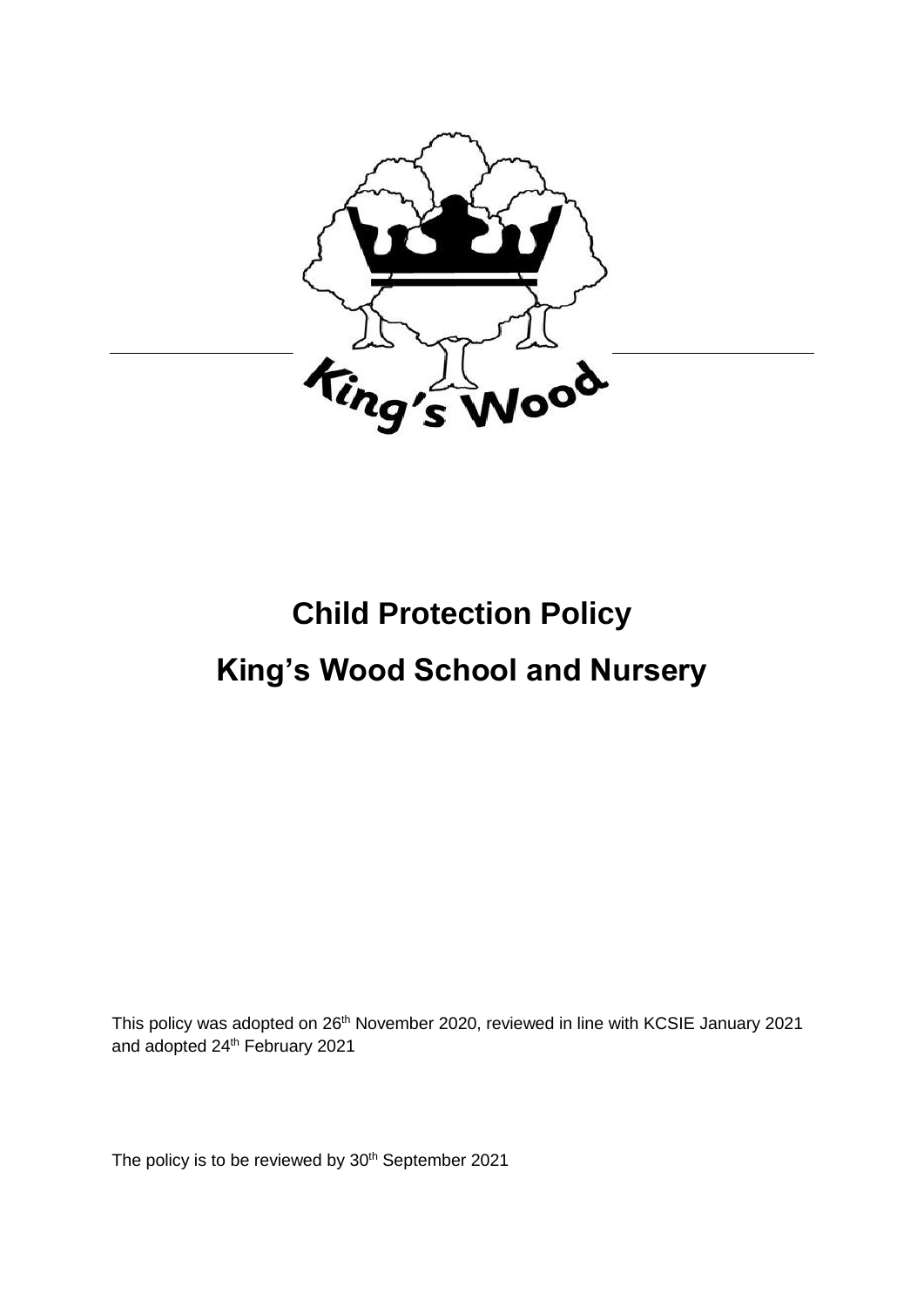# **CONTENTS**

- 1. Contacts
	- 1.1 School contacts
	- 1.2 Contacts in County
	- 1.3 Other contacts
	- 1.4 Linked policies
- 2. Introduction
- 3. Responsibilities
- 4. Procedures
- 5. Retention of records
- 6. Confidentiality
- 7. Dealing with disclosure
- 8. Supporting staff
- 9. Allegations against staff and volunteers (including Governors)
- 10. Whistleblowing
- 11. Physical intervention/positive handling
- 12. Anti-bullying
- 13. Racist incidents
- 14. Health and Safety
- 15. Prevention
- 16. E-safety
- 17. Sexting
- 18. Peer on peer abuse
- 19. Cultural Issues
- 20. Honour based violence
- 21. Contextual safeguarding
- 22. Serious violence
- 23. Use of photography
- 24. Policy Review APPENDIX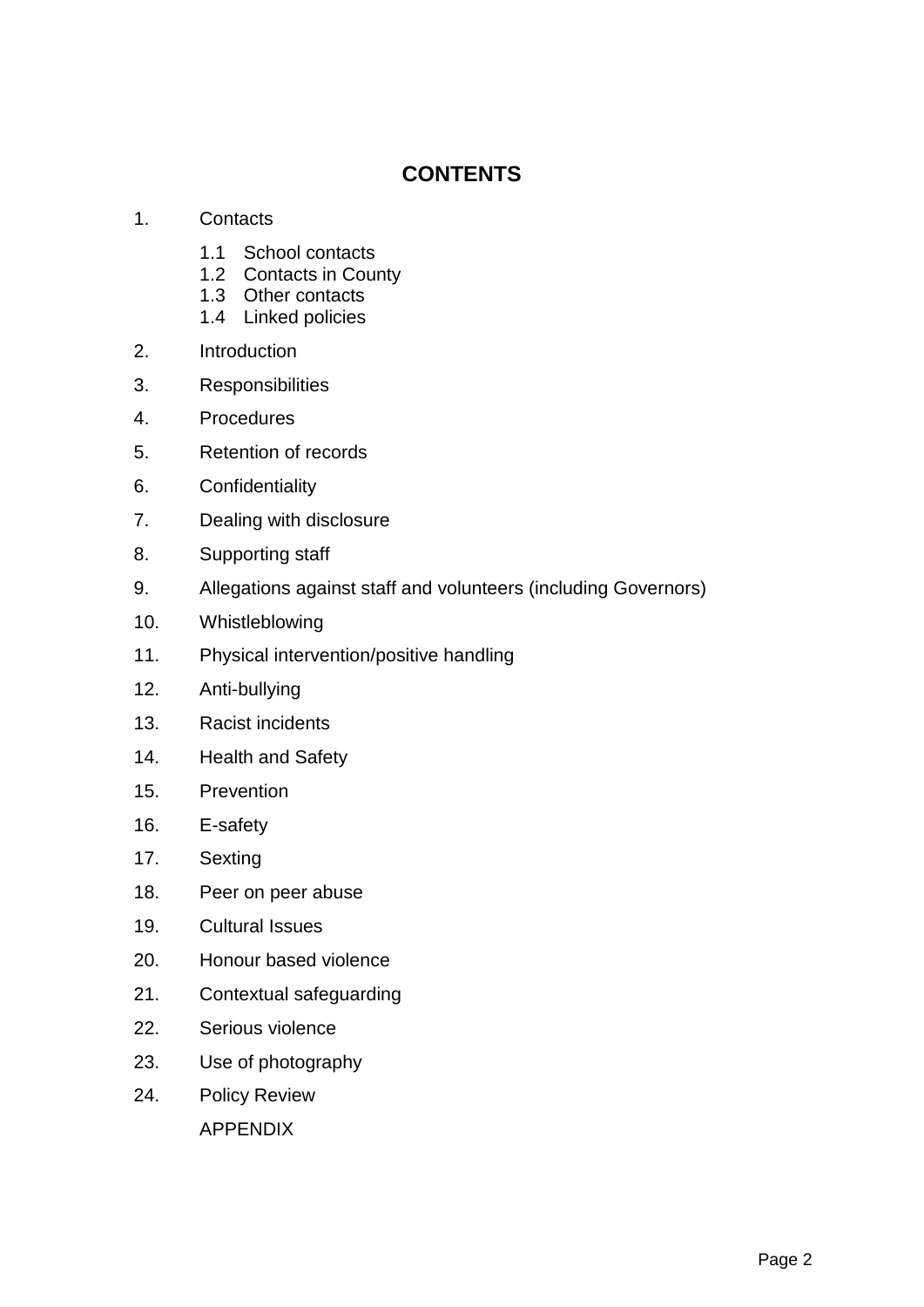# **1. Contacts**

School contacts

| <b>Headteacher</b>                           | Janice Freeman 01494 521401 |
|----------------------------------------------|-----------------------------|
| <b>Designated Safeguarding Lead</b><br>(DSL) | Janice Freeman 01494 521401 |
| <b>Deputy Designated Safeguarding</b>        | Lara Virgo                  |
| Lead(s)                                      | Erika Searle                |
|                                              | Nina Martin                 |
|                                              | Michael Hickey              |
|                                              | 01494 521401                |
| <b>Nominated Safeguarding Governor</b>       | Anita Reed                  |
| <b>Chair of Governors</b>                    | <b>Nick Horslen</b>         |

# Contacts in County

| <b>Education Safeguarding Advisory Service</b><br>ESAS offers support to education providers to assist them to deliver<br>effectively on all aspects of their safeguarding responsibilities.                                                                                                                                                                                                                               | 01296 382912                  |
|----------------------------------------------------------------------------------------------------------------------------------------------------------------------------------------------------------------------------------------------------------------------------------------------------------------------------------------------------------------------------------------------------------------------------|-------------------------------|
| <b>First Response Team (including Early Help, Channel)</b>                                                                                                                                                                                                                                                                                                                                                                 | 01296 383962                  |
| The First Response Team process all new referrals to social care,<br>including children with disabilities. Referrals are assessed by the team<br>to check the seriousness and urgency of the concerns and whether<br>Section 17 and/or Section 47 of the Children Act 1989 apply. The First<br>Response Team will ensure that the referral reaches the appropriate<br>team for assistance in a quick and efficient manner. | Out of hours<br>0800 999 7677 |
| <b>Local Authority Designated Officer (LADO)</b><br>The Buckinghamshire Local Authority Designated Officer (LADO) is<br>responsible for overseeing the management of all allegations against<br>people in a position of trust who work with children in Buckinghamshire<br>on either a paid or voluntary basis                                                                                                             | 01296 382070                  |
| <b>Bucks Family Information Service</b>                                                                                                                                                                                                                                                                                                                                                                                    | 01296 383065                  |
| Information for families on a range of issues including childcare,<br>finances, parenting and education                                                                                                                                                                                                                                                                                                                    |                               |
| <b>Buckinghamshire Safeguarding Children Partnership (BSCP)</b><br>Procedures, policies and practice guidelines                                                                                                                                                                                                                                                                                                            |                               |
| <b>Schools Web</b><br>School bulletin, Safeguarding links, A-Z guide to information and services                                                                                                                                                                                                                                                                                                                           |                               |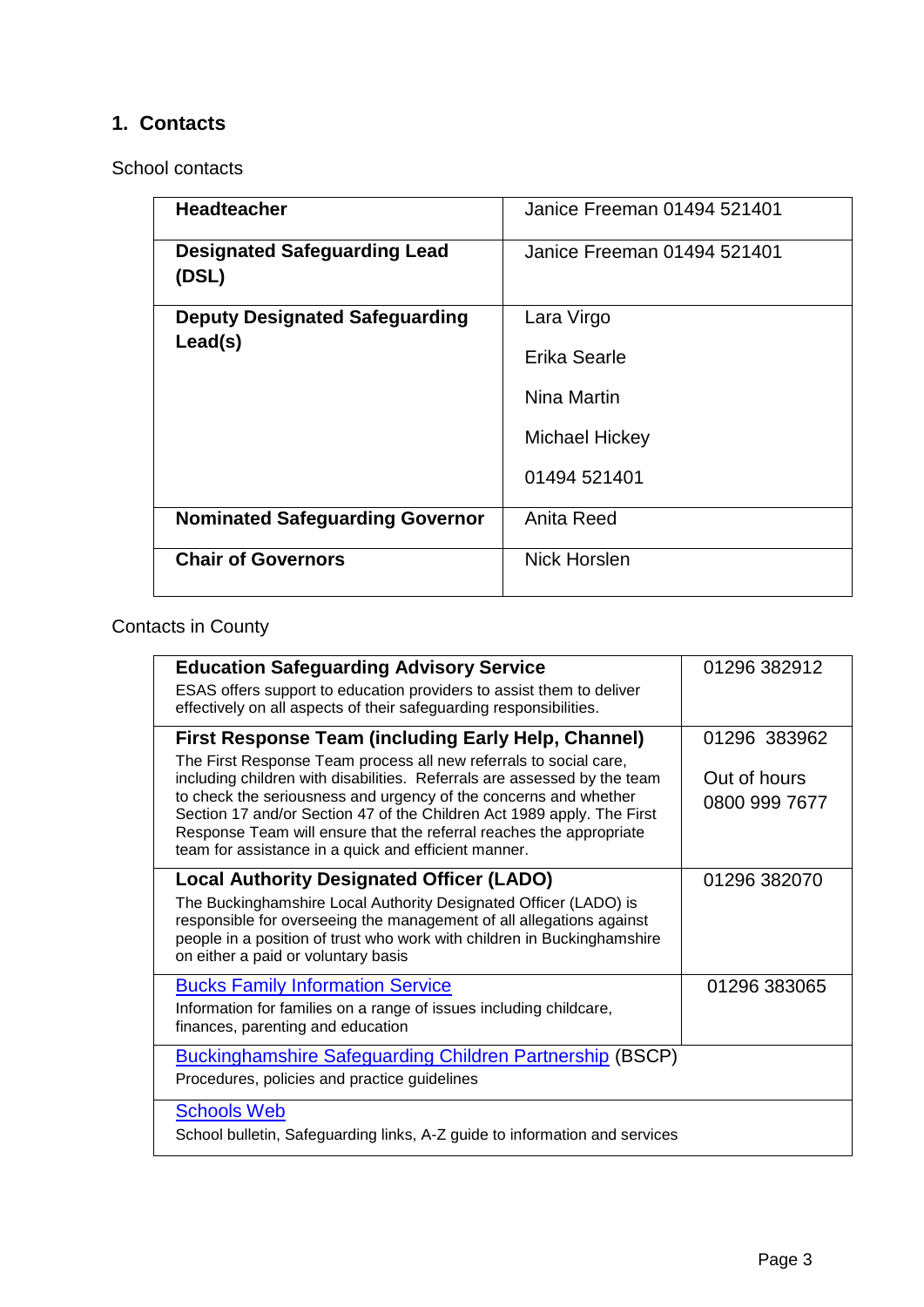| <b>BCC Equalities &amp; School Improvement Manager</b> | 01296 382461    |
|--------------------------------------------------------|-----------------|
| <b>BCC Prevent Co-ordinator</b>                        | 01296 674784    |
| <b>Thames Valley Police</b>                            | 101             |
|                                                        | (999 in case of |
|                                                        | emergency)      |

#### Other contacts

| <b>NSPCC</b>                                           | 0800 800 5000        |
|--------------------------------------------------------|----------------------|
| <b>NSPCC</b>                                           |                      |
|                                                        |                      |
| Childline                                              | 0800 11 11           |
| <b>Childline</b>                                       |                      |
|                                                        |                      |
| Kidscape - Parent Advice Line (bullying)               | 020 7823 5430        |
| (Mon-Weds from 9:30am to 2:30pm)                       |                      |
| <b>Kidscape</b>                                        |                      |
|                                                        |                      |
| <b>Female Genital Mutilation Helpline (NSPCC)</b>      | 0800 028 3550        |
| <b>NSPCC FGM Helpline</b>                              | fgmhelp@nspcc.org.uk |
|                                                        |                      |
| Samaritans - Helpline                                  | 116 123              |
| <b>Samaritans</b>                                      |                      |
|                                                        |                      |
| Forced Marriages Unit - Foreign and Commonwealth       | 020 7008 0151        |
| Office                                                 | fmu@fco.gov.uk       |
| <b>Forced marriage - GOV.UK</b>                        |                      |
|                                                        |                      |
| Crimestoppers                                          | 0800 555 111         |
| <b>Crimestoppers</b>                                   |                      |
|                                                        |                      |
| R-U Safe?                                              | 01494 785 552        |
| Barnardos - Children/Young People Sexual Exploitation  |                      |
| Service                                                |                      |
| <b>Barnardos RUSafe Bucks</b>                          |                      |
|                                                        |                      |
| <b>CEOP</b> (Child Exploitation and Online Protection) |                      |
|                                                        |                      |

This policy should be read in conjunction with the following policies and other policies you feel it would be useful to refer to:

- Anti-bullying
- Attendance
- Behaviour
- Looked After Children
- Equalities and Cohesion
- Lettings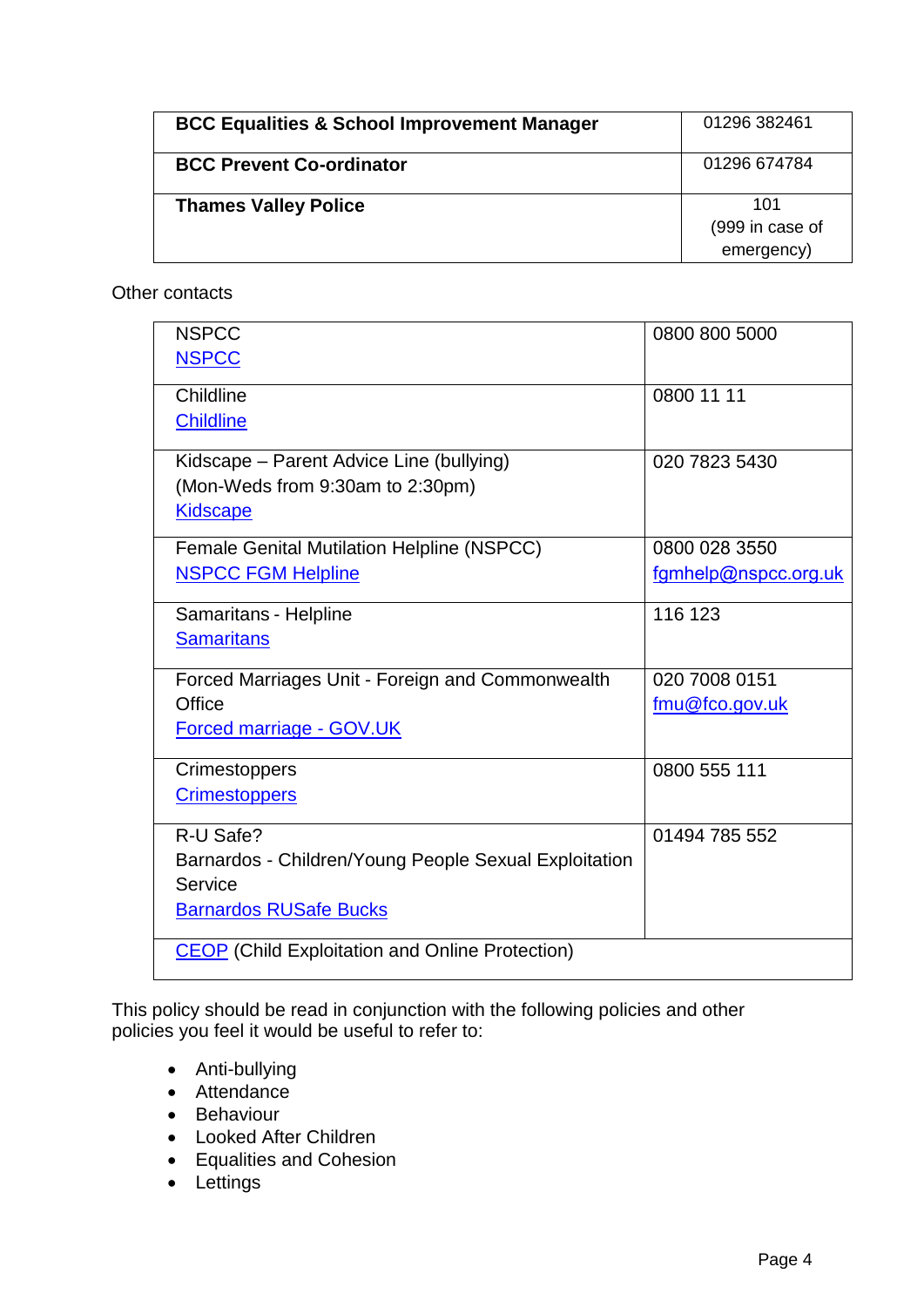- SEN/Inclusion
- Health & Safety (including managing children with medical needs)
- E-Safety (including use of social media)
- Staff Code of Conduct
- Whistleblowing
- Managing Allegations Against Staff
- Safer Recruitment

#### **2. Introduction**

**2.1.** At King's Wood School and Nursery we believe that a policy on child protection is founded on the right of all children people to be safe and feel safe, and that it is the fundamental obligation on all schools to robustly secure this right.

This aim of this policy is to provide staff, governors and volunteers with the framework they need to keep children in King's Wood School and Nursery safe and secure and to provide parents and carers with the information about how we will safeguard their children whilst in our care.

This policy has been developed in accordance with the principles established by the **Children Acts 1989 and 2004**; and in line with the following:

- "Working Together to Safeguard Children 2018" July 2018 [Working](https://www.gov.uk/government/publications/working-together-to-safeguard-children--2)  [Together To Safeguard Children July 2018](https://www.gov.uk/government/publications/working-together-to-safeguard-children--2)
- "Keeping Children Safe in Education"- statutory guidance for schools and further education colleges – Jan 2021 [https://assets.publishing.service.gov.uk/government/uploads/system/uploads/atta](https://assets.publishing.service.gov.uk/government/uploads/system/uploads/attachment_data/file/830121/Keeping_children_safe_in_education_060919.pdf) [chment\\_data/file/830121/Keeping\\_children\\_safe\\_in\\_education\\_060919.pdf](https://assets.publishing.service.gov.uk/government/uploads/system/uploads/attachment_data/file/830121/Keeping_children_safe_in_education_060919.pdf)
- • [Information](https://www.gov.uk/government/publications/safeguarding-practitioners-information-sharing-advice) Sharing Guidance for Safeguarding Practitioners Information [Sharing Guidance](https://www.gov.uk/government/publications/safeguarding-practitioners-information-sharing-advice) – DfE July 2018
- Children Missing Education; Statutory Guidance for Local Authorities Sept 2016 [Children missing education -](https://www.gov.uk/government/publications/children-missing-education) GOV.UK
- Statutory Guidance issued under section 29 of the Counter-Terrorism and Security Act - 2015 [Prevent Duty Guidance](https://www.gov.uk/government/publications/prevent-duty-guidance)
- Sexual Violence and Sexual Harassment between Children in Schools and Colleges – May 2018 [Sexual Violence and Sexual Harassment between](https://www.gov.uk/government/publications/sexual-violence-and-sexual-harassment-between-children-in-schools-and-colleges)  [Children in Schools and Colleges](https://www.gov.uk/government/publications/sexual-violence-and-sexual-harassment-between-children-in-schools-and-colleges)
- The Equality Act 2010 [Equality Act 2010: guidance -](https://www.gov.uk/guidance/equality-act-2010-guidance) GOV.UK
- The [United](https://www.gov.uk/government/publications/united-nations-convention-on-the-rights-of-the-child-uncrc-how-legislation-underpins-implementation-in-england) Nations Convention on the Rights of the Child (UNCRC) United [Nations Convention on the Rights of the Child](https://www.gov.uk/government/publications/united-nations-convention-on-the-rights-of-the-child-uncrc-how-legislation-underpins-implementation-in-england)
- • [What to](https://assets.publishing.service.gov.uk/government/uploads/system/uploads/attachment_data/file/419604/What_to_do_if_you_re_worried_a_child_is_being_abused.pdf) do if you're worried a child is being abused March 2015 What to [do if you are worried a child is being abused](https://assets.publishing.service.gov.uk/government/uploads/system/uploads/attachment_data/file/419604/What_to_do_if_you_re_worried_a_child_is_being_abused.pdf)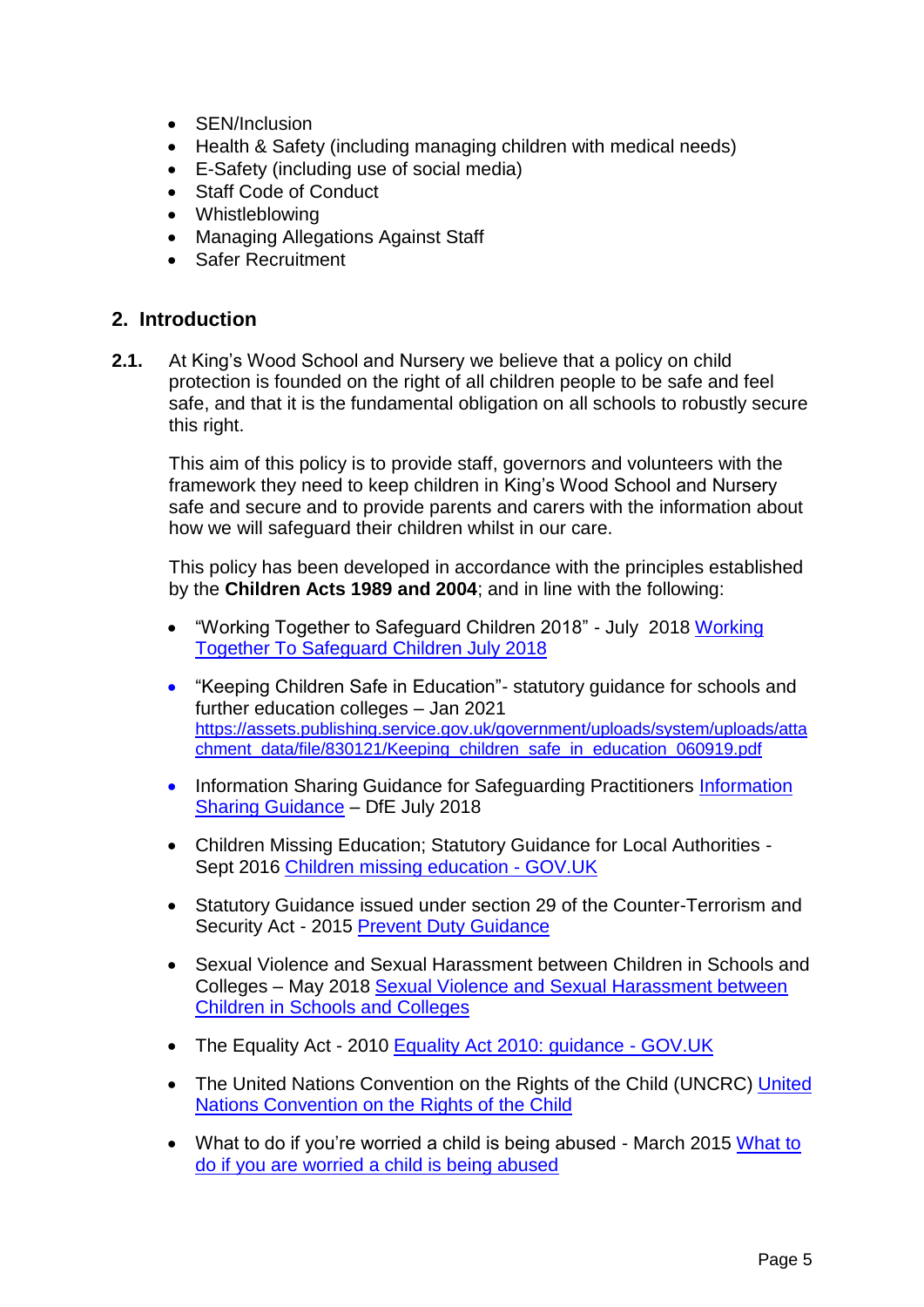- **2.2.** We believe clear governance and leadership is central to embedding a safeguarding culture. The Governing Body takes its responsibility seriously under **section 175 of the Education Act 2002** to safeguard and promote the welfare of children; working together with other agencies to ensure adequate arrangements are in place within our school to identify, assess, and support those children who are suffering harm or whose welfare may be in question. Governors will ensure all staff at the school have read and understood their responsibilities pertaining to **Part 1, Part 5 and Annexe A of Keeping Children Safe in Education, Sept 2019**. They must ensure that there is an auditable system in place to evidence this.
- **2.3.** All staff are required to read and adhere to the **Staff Code of Conduct** which governs behaviours expected of them, as well as having an understanding of the **Behaviour Policy** for children and our **Attendance Policy**.
- **2.4.** We recognise all staff and Governors have a full and active part to play in protecting our pupils from harm, actively promoting their welfare and ensuring that every child's welfare is our paramount concern. Each member of staff is responsible for contributing to a positive culture of safeguarding in King's Wood School and Nursery
- **2.5.** All staff believe our school must provide a safe, caring, positive and stimulating environment that promotes the social, physical and moral development of the individual children.
- **2.6.** The school recognises that as well as threats to the welfare of children from within their families, children may be vulnerable to abuse or exploitation outside their homes and from other children. Staff must remain vigilant and alert to these potential risks.
- **2.7.** The aims of this policy are:
	- **2.7.1.** To support pupils' development in ways that will foster security, confidence and resilience, free from discrimination.
	- **2.7.2.** To provide an environment in which children feel safe, secure, valued and respected.
	- **2.7.3.** Children feel confident that they know how to approach adults if they are in difficulties.
	- **2.7.4.** To ensure all teaching staff, non-teaching staff and volunteers:
		- are aware of the need to safeguard and promote the wellbeing of children both physically and mentally.
		- identify the need for support early to promote well-being
		- promptly report cases of actual or suspected abuse, in line with guidance from the Buckinghamshire Threshold **Document**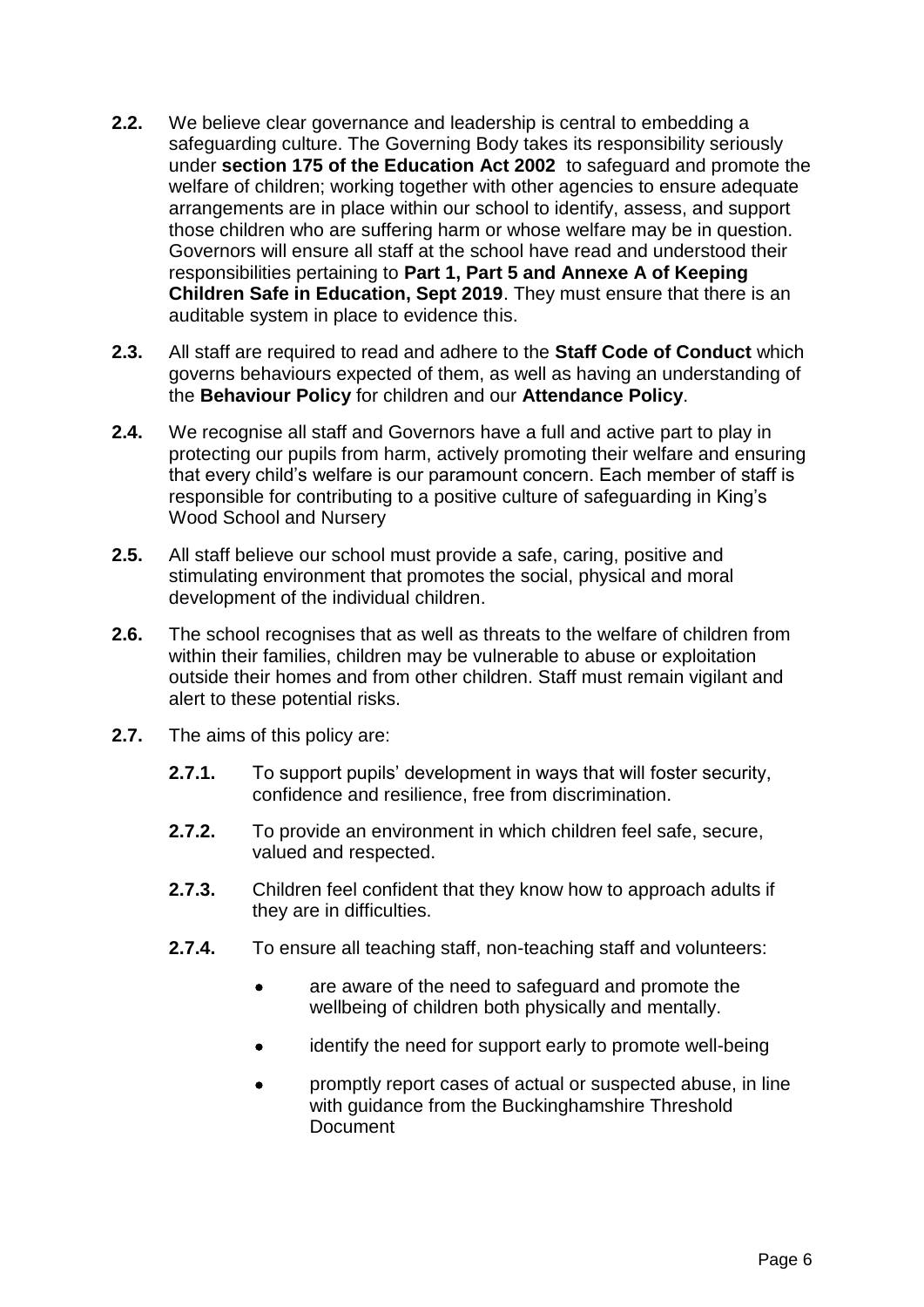- are trained to recognise signs and indicators of potential abuse
- **2.7.5.** To provide a systematic means of monitoring children known to be or thought to be at risk of harm and ensure contribution to assessments of need and support plans for those children.
- **2.7.6.** To acknowledge the need for effective and appropriate communication, ensuring staff know how and when to share information to protect children in a way that is legal, ethical and timely.
- **2.7.7.** To ensure King's Wood School and Nursery has a clear system for communicating concerns and a model for open communication between children, teachers, parents/carers and other adults working with children.
- **2.7.8.** To have a clearly understood structured procedure within the school which will, in cases of suspected abuse, be promptly followed by all members of the school community.
- **2.7.9.** To ensure the school has robust systems in place to accurately record safeguarding and child protection concerns, which are clearly understood by staff and adhered to. Actions taken to address concerns and outcomes achieved are dealt with in a timely manner, clearly and accurately recorded. These records are securely stored.
- **2.7.10.** To develop effective working relationships with all other agencies involved in safeguarding, supporting the needs of children at our school.
- **2.7.11.** To ensure that all staff appointed have been through the safer recruitment process and understand the principles of safer working practices as set out in our **Staff Code of Conduct**, which stipulates their duty to report where behaviours of colleagues may have stepped outside of agreed safe practices. All staff must work to develop a positive culture of safeguarding in our school.
- **2.7.12.** To provide clarity to other community users of our facilities with regard to our expectations of how they should maintain a safe environment, which supports children's welfare and development. We reserve the right to decline access to use the school facilities where we believe their ethos or practice is not aligned with this policy.
- **2.7.13.** This policy is published on our website, in the policies section, and hard copies are available from the school office.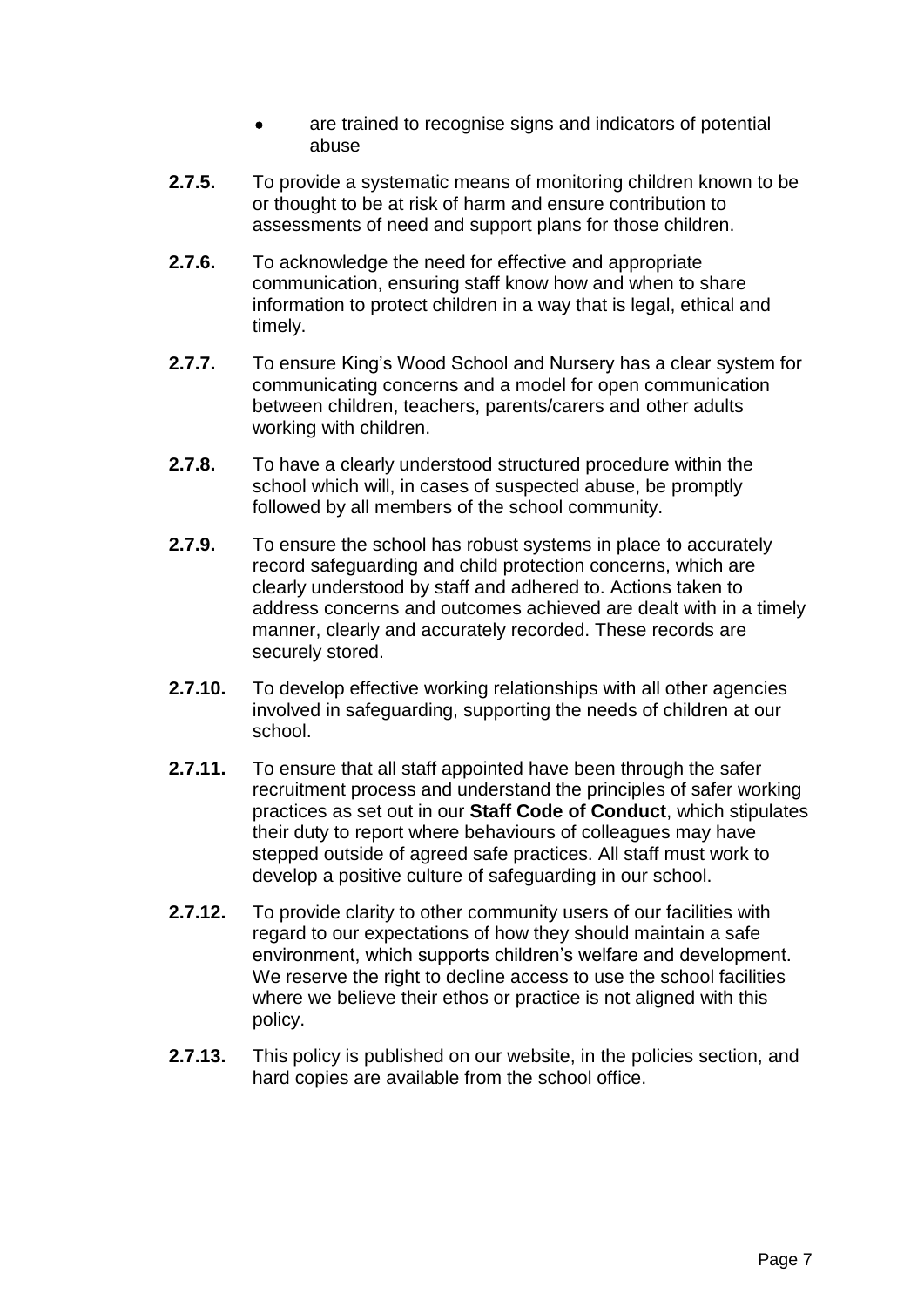# **3. Responsibilities**

- **3.1.** All staff, visitors and volunteers understand safeguarding children is **everyone's responsibility** and that they must be diligent to help secure children's safety and wellbeing**.** Any person who receives a disclosure of abuse, an allegation or suspects that abuse may have occurred will report it immediately to Janice Freeman (DSL) or, in their absence, to Erika Searle, Lara Virgo, Nina Martin or Michael Hickey (Deputy DSLs). In the absence of any of the above, concerns will be brought to the attention of the most senior member of staff on site. Staff understand that if there is an immediate risk of harm then the police or First Response will be called directly and the DSL will be updated at the earliest opportunity (see the referral procedure in sections 4 and 7, and allegations against staff in section 9). Staff will then record their concerns on CPOMs.
- **3.2.** Staff must maintain a good working knowledge of the [Buckinghamshire](https://www.bucks-lscb.org.uk/professionals/thresholds-document/)  [Threshold Document](https://www.bucks-lscb.org.uk/professionals/thresholds-document/) and any updates, how it can be used to safeguard and promote the wellbeing of pupils and how it should be used to inform decision making regarding a referral to First Response as soon as there is a significant concern.
- **3.3.** Staff understand that the most common reason for children becoming looked after is as a result of abuse and/or neglect and that previously looked after children remain vulnerable. Staff have the skills, knowledge and understanding to keep both looked after children and previously looked after children safe.
- **3.4.** Staff understand increased vulnerability and that barriers exist when recognising abuse and neglect for children with Special Educational Needs or Disabilities.
- **3.5.** The Governing Body understands and fulfils its safeguarding responsibilities. It must:
	- **3.5.1.** Ensure that the Headteacher and (when not the Headteacher) the DSL create and maintain a strong, positive culture of safeguarding within the school.
	- **3.5.2.** Ensure that this policy reflects the unique features of the community we serve and the needs of the pupils attending our provision (see section 4). This will be reviewed at least annually in line with changes to guidance and legislation.
	- **3.5.3.** Regularly monitor and evaluate the effectiveness of this Child Protection Policy and be satisfied that it is being complied with.
	- **3.5.4.** Appoint a Designated Safeguarding Lead (DSL), who is a member of the Senior Leadership Team (SLT) and has the required level of authority, and also appoint at least one Deputy DSL. The Headteacher has overall responsibility for safeguarding within the school. The roles and responsibilities of the DSL and Deputy DSL are made explicit in those post-holders' job descriptions.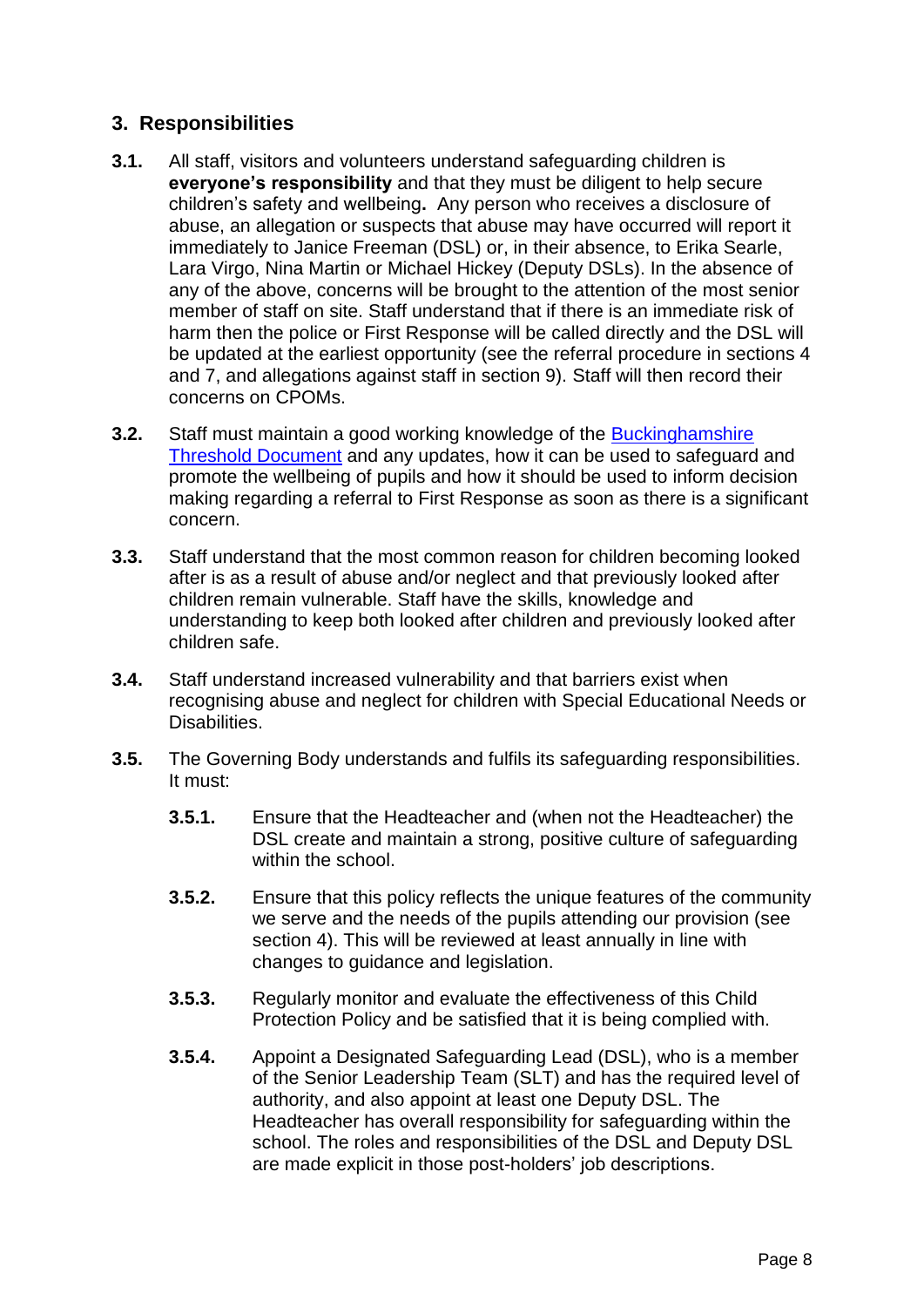- **3.5.5.** Recognise the importance of the role of the DSL, ensuring they have sufficient time, training, skills and resources to be effective. Refresher training must be attended every 2 years, in addition knowledge and skills must be refreshed at regular intervals, at least annually.
- **3.5.6.** Ensure measures are in place for the governing body to have oversight of how the school's delivery against its safeguarding responsibilities are exercised and evidenced. Ensure robust structures are in place to challenge the Headteacher where there are any identified gaps in practice or procedures are not followed.
- **3.5.7.** Recognise the vital contribution that the school can make in helping children to keep safe, through incorporation of safeguarding within the curriculum. This will also be taught through the PSHE curriculum and relevant issues through the Relationship Education (in line with statutory guidance). Ensure that through curriculum content and delivery children in the school understand, at age and stage appropriate levels, safeguarding and how to keep themselves safe in a contextually appropriate way.
- **3.5.8.** Ensure safe and effective recruitment policies and disciplinary procedures are in place, which adhere to **Keeping Children Safe in Education, January 2021** and legislation referred to therein.
- **3.5.9.** Ensure resources are allocated, as a priority, to meet the needs of pupils requiring child protection or early intervention.
- **3.5.10.** Ensure the DSL completes an Annual Safeguarding Report for Governors, demonstrating how we are meeting our statutory responsibilities for safeguarding and promoting the welfare of children. Ensure a copy of this report is shared with the Education Safeguarding Advisory Service within the specified time frame.
- **3.5.11.** Ensure safeguarding procedures meet the requirements laid out in Ofsted's Education Inspection Framework and Inspecting Safeguarding in the Early Years.
- **3.6.** It is the duty of the Chair of Governors (Nick Horslen) to liaise with relevant agencies if any allegations are made against the Headteacher. If there are concerns that issues are not being progressed in an expedient manner, staff/pupils/parents/carers should escalate concerns to the Local Authority Designated Officer (LADO) via First Response.
- **3.7.** The Governing Body ensure that a named teacher, Janice Freeman, is designated for Children Looked After and that an up to date list of children who are subject to a Care Order or are accommodated by the County Council is regularly reviewed and updated. The school must work with the Virtual Schools Team to support the educational attainment for those children who are Looked After.
- **3.8.** The governing body has a statutory duty to appoint a Nominated Governor for Child Protection. The Nominated Governor must be familiar with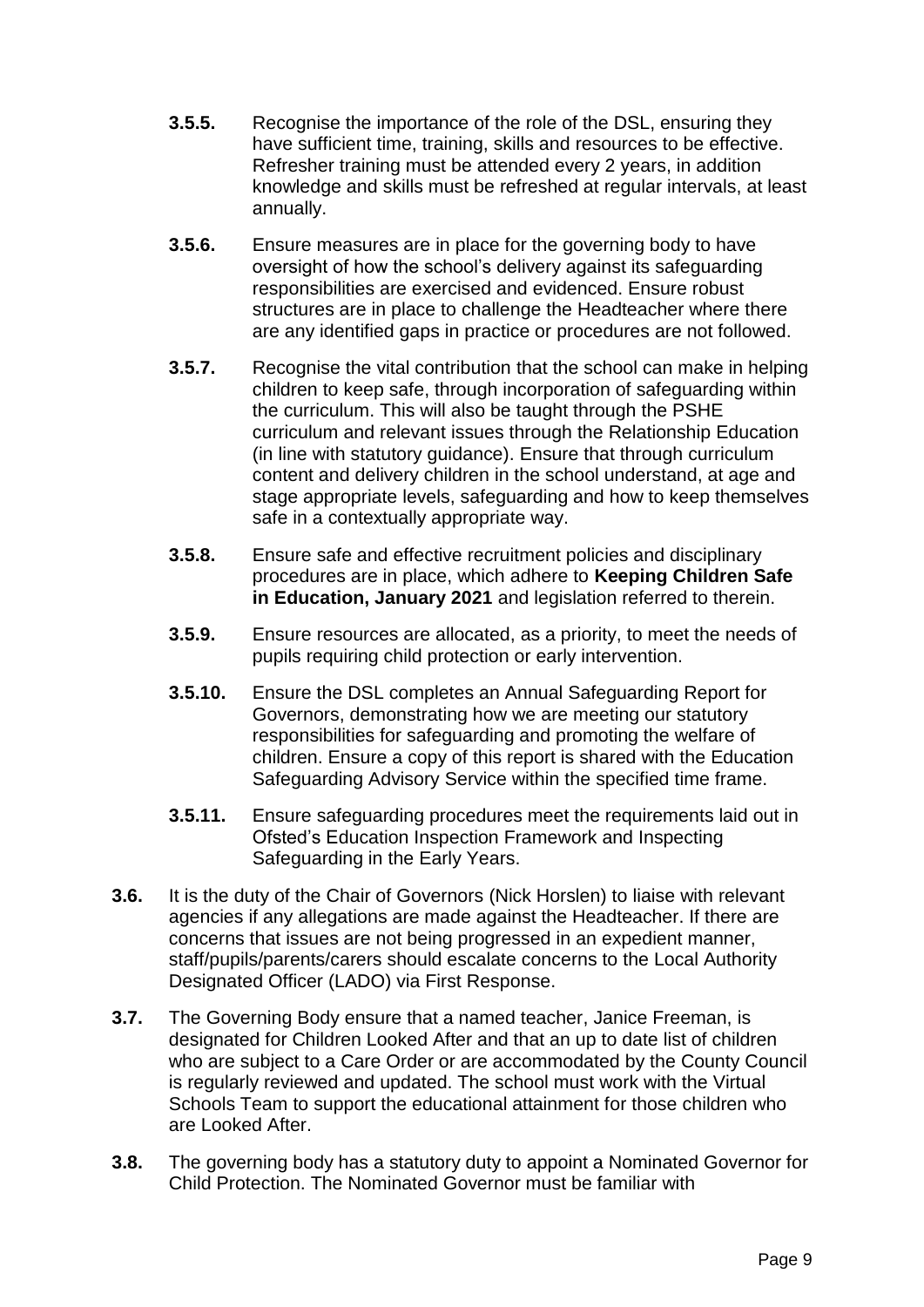[Buckinghamshire Safeguarding Children Partnership](https://www.bucks-lscb.org.uk/) procedures, Local Authority procedures and guidance issued by the Department for Education. The Nominated Governor must:

- **3.8.1.** Work with the DSL to produce the Child Protection Policy annually.
- **3.8.2.** Undertake appropriate safeguarding training, to include Prevent Training.
- **3.8.3.** Ensure child protection is, as a minimum, an annual agenda item for the Governing Body.
- **3.8.4.** Meet at least termly with the DSL to review and monitor the school's delivery on its safeguarding responsibilities and to review the Single Central Record.
- **3.8.5.** Ensure relevant staff have due regard to the relevant data protection principles, which allow them to share (and withhold) personal information, as provided for in the Data Protection Act 2018 and the GDPR.

**The Data Protection Act 2018 and GDPR do not prevent the sharing of information for the purposes of keeping children safe. Fears about sharing information must not be allowed to stand in the way of the need to safeguard and promote the welfare and protect the safety of children**.

Further details on information sharing can be found:

• in Chapter one of Working Together to Safeguard Children, which includes a myth-busting guide to information sharing

• at Information Sharing: Advice for Practitioners Providing Safeguarding Services to Children, Young People, Parents and Carers. The seven golden rules for sharing information will be especially useful

• at The Information Commissioner's Office (ICO), which includes ICO GDPR FAQs and guidance from the department

• in Data protection: toolkit for schools - Guidance to support schools with data protection activity, including compliance with the GDPR.

- **3.9.** All governors must complete safeguarding training on appointment, to also include Prevent training.
- **3.10.** Overall responsibility for the safeguarding of pupils remains with the Headteacher, although tasks may be delegated to other members of the team, including the nominated Deputy DSLs if appropriate. We have a Designated Safeguarding Lead (DSL) who is responsible for: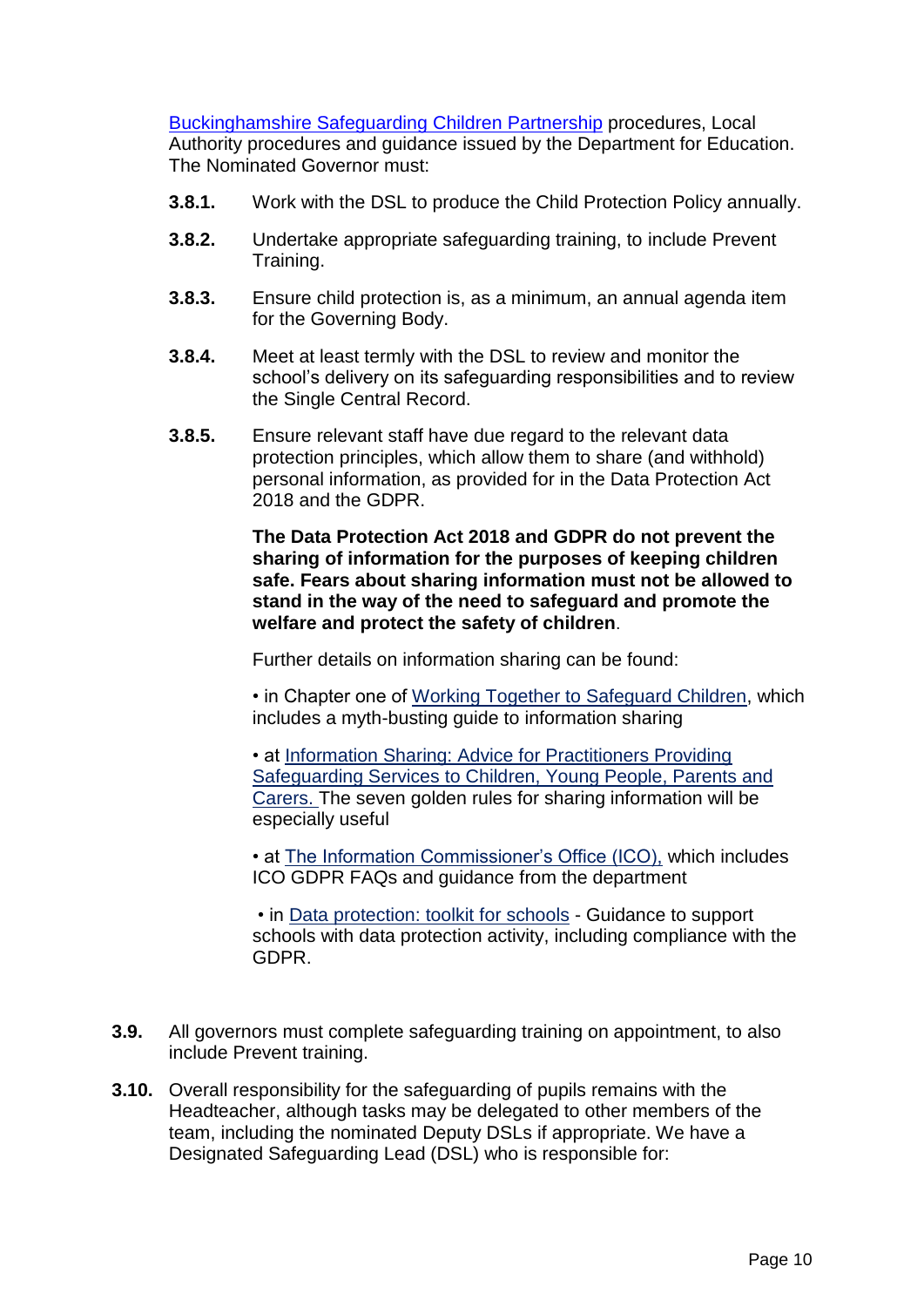- **3.10.1.** Creating a culture of safeguarding within the school, where children are protected from harm. Ensuring all staff receive an appropriate level of induction and training to support them to be professionally curious and vigilant in order to question behaviours and challenge perceptions if they have concerns for a pupil.
- **3.10.2.** Promoting educational outcomes by sharing information about welfare, safeguarding and child protection issues that children, including children with a social worker, are experiencing or have experienced with teachers. Ensuring they understand the challenges the children in this group may face and the additional academic provision and adjustments they could make to best support them.
- **3.10.3.** Ensuring children receive the right help at the right time using the Buckinghamshire Threshold Document to inform plans for support or protection (see Appendix for definitions of the categories of abuse).
- **3.10.4.** Ensuring referrals to partner agencies are followed up in writing, within 24 hrs of initial contact, including referrals to First Response.
- **3.10.5.** Establishing and embedding a policy and process for recording and storing information about child protection concerns and outcomes achieved, enabling records to be reviewed and an overview gained, in order to support timely interventions and allow prompt follow up. This includes use of the Escalation Process found on the BSCP website.
- **3.10.6.** Ensuring safeguarding records, legislation and guidance are up to date and are maintained in accordance with data protection. Ensuring records are stored safely and securely and remain confidential. That:
	- the DSL must share information, both internally and externally, on a 'need to know' basis only, being able to justify the reason for sharing and in accordance with the confidentiality policy.
	- all child protection files are held separately from pupil educational records.
- **3.10.7.** Maintaining the record of staff safeguarding training. Ensuring that the King's Wood School and Nursery most up to date **Child Protection Policy** is widely available (this may be on the website), publishing the **Safeguarding Statement** and other relevant information on the school website. Ensuring that the safeguarding team contact details and photos are displayed in prominent areas around the school and also on the website.
- **3.10.8.** Being the designated point of contact for staff to be able to discuss and share their concerns, developing a culture whereby staff feel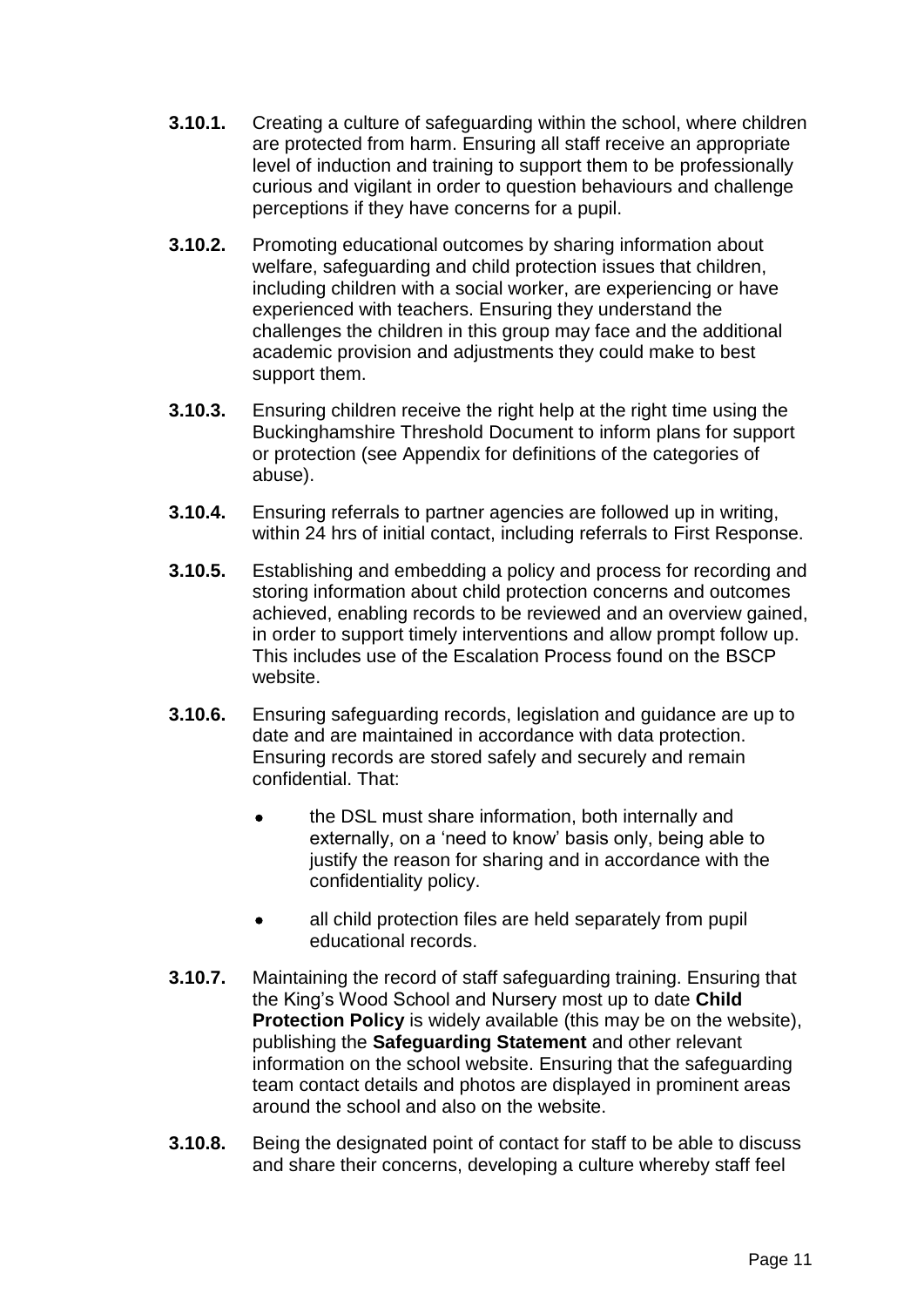comfortable to do so. In their absence the DSL will ensure the Deputy DSL, or most senior member of staff, is available (The DSL and the Deputies are all trained to the same level within our school).

- **3.10.9.** Being available to staff and outside agencies during school hours and term time for consultation on safeguarding concerns raised. Having responsibility to ensure that cover is arranged outside of term-time during working hours.
- **3.10.10.** During residential and extended school hours, ensuring arrangements are in place for staff to have a point of contact.
- **3.10.11.** Contributing effectively to multiagency working, for the safeguarding and promotion of the welfare of children, this could include:
	- participating in Strategy discussions;
	- **•** attending Child Protection Case Conferences;
	- submitting reports to the conference, which must be shared in advance with the parents/carers;
	- contributing effectively and taking shared responsibility for core group meetings with all other agencies involved;
	- engaging fully, as requested, in any other multi-agency planning meetings;
	- contributing to the Framework for Assessments process;
	- ensuring coverage is available at all times during the year
- **3.10.12.** Providing an annual report for the Governing Body, detailing how school delivers on its safeguarding responsibilities and any child protection issues within the school. The Governing Body will use this report to fulfil its responsibility to provide the Local Authority with information about their safeguarding policies and procedures.
- **3.10.13.** Meeting regularly (at least once a term) with the Nominated Governor to share oversight of the safeguarding provision within the setting, monitor performance and develop plans to rectify any gaps in policy or procedure.
- **3.10.14.** Meeting the statutory requirement to keep up to date with knowledge, enabling them to fulfil their role, including attending mandatory and any other additional relevant training.
- **3.10.15.** Referring immediately to the Police any cases where a criminal offence may have been committed or risk of harm is imminent. See 'NPCC – When to call the police' guidance.
- **3.10.16.**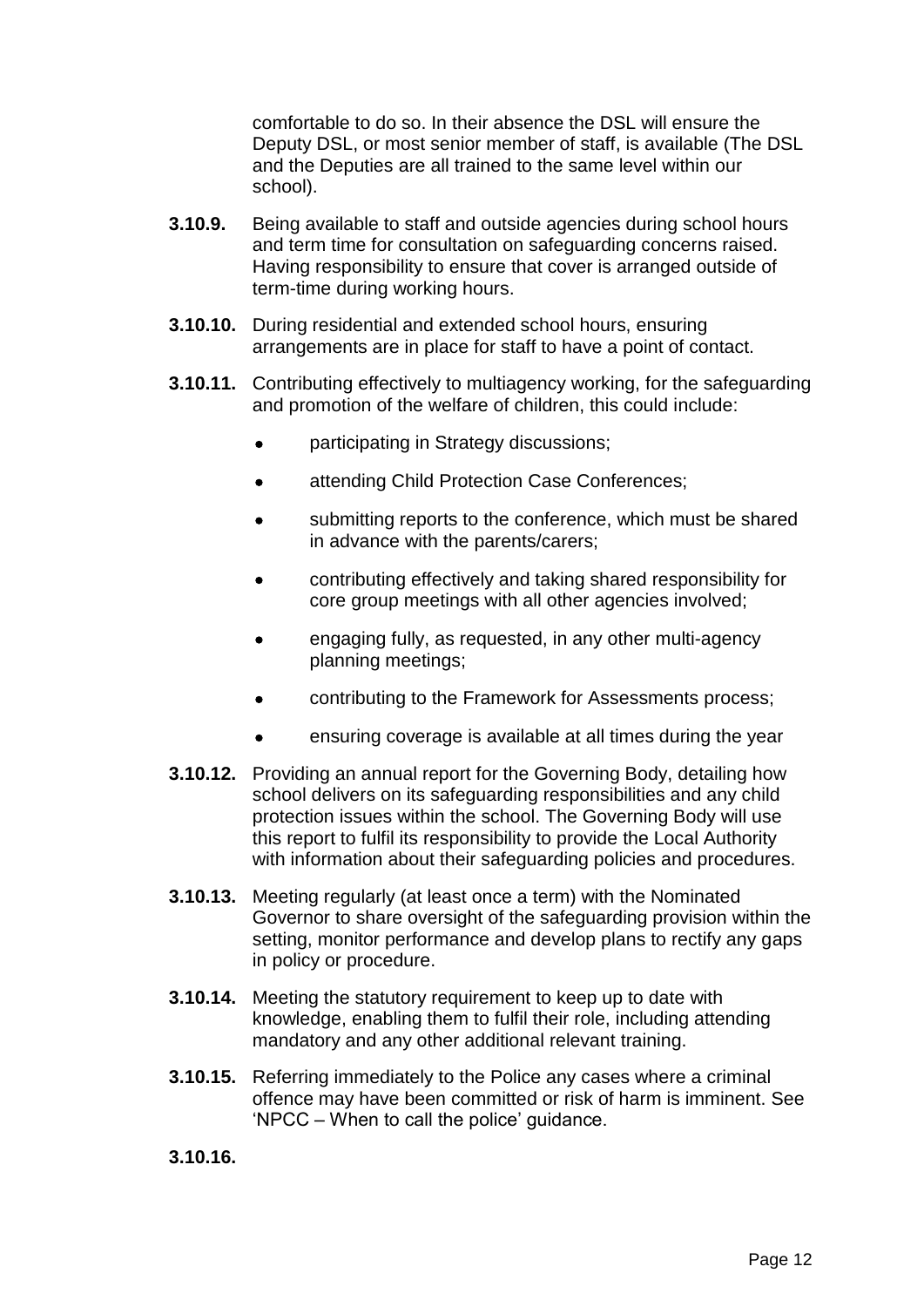# **4. Procedures**

Our school procedures for all staff, volunteers and visitors in safeguarding and protecting children from harm are in line with Buckinghamshire County Council and [Buckinghamshire Safeguarding Children Partnership](https://www.bucks-lscb.org.uk/) safeguarding procedures, **"Working Together to Safeguard Children 2018", "Keeping Children Safe in Education" January 2021** and statutory guidance issued under section 29 of the **Counter-Terrorism and Security Act 2015**.

At King's Wood School and Nursery we recognise that we serve a diverse community. While sensitive to cultural issues and language barriers we will always ensure that safeguarding takes precedence when there are any child protection concerns.

We will ensure:

- **4.1** We have a designated member of the Senior Leadership Team who has undertaken appropriate training for the role, as recommended by the BSCP. Our Designated Safeguarding Lead (DSL) will be required to update their training in accordance with the Learning Pathway agreed by the BSCP.
- **4.2** We have 4 members of staff (Deputy Safeguarding Leads) who will act in the DSL's absence and who have also received training for the role of DSL. In the absence of an appropriately trained member of staff, the most senior member of staff on site will assume this role.
- **4.3** All adults (including supply teachers and volunteers) new to our school are made aware of the school's policy and procedures for child protection, the name and contact details of the DSL, their role and responsibilities under **"Keeping Children Safe in Education January 2021"** and the booklet **"What to do if You're Worried a Child is Being Abused"**. They will have these explained, as part of their induction into the school.
- **4.4** Visitors must be :
	- **4.4.1** Clearly identified with visitor/contractor passes.
	- **4.4.2** Met and directed by school staff/representatives.
	- **4.4.3** Signed in and out of the school by school staff.
	- **4.4.4** Given a safeguarding leaflet to read or directed to a poster informing them of how to report a concern.
	- **4.4.5** Given restricted access to only specific areas of the school, as appropriate.
	- **4.4.6** Escorted by a member of staff/representative as required.
	- **4.4.7** Given access to pupils restricted to the purpose of their visit.
- **4.5** All members of staff must complete regular safeguarding training, attend regular refresher training and partake in any training opportunities arranged or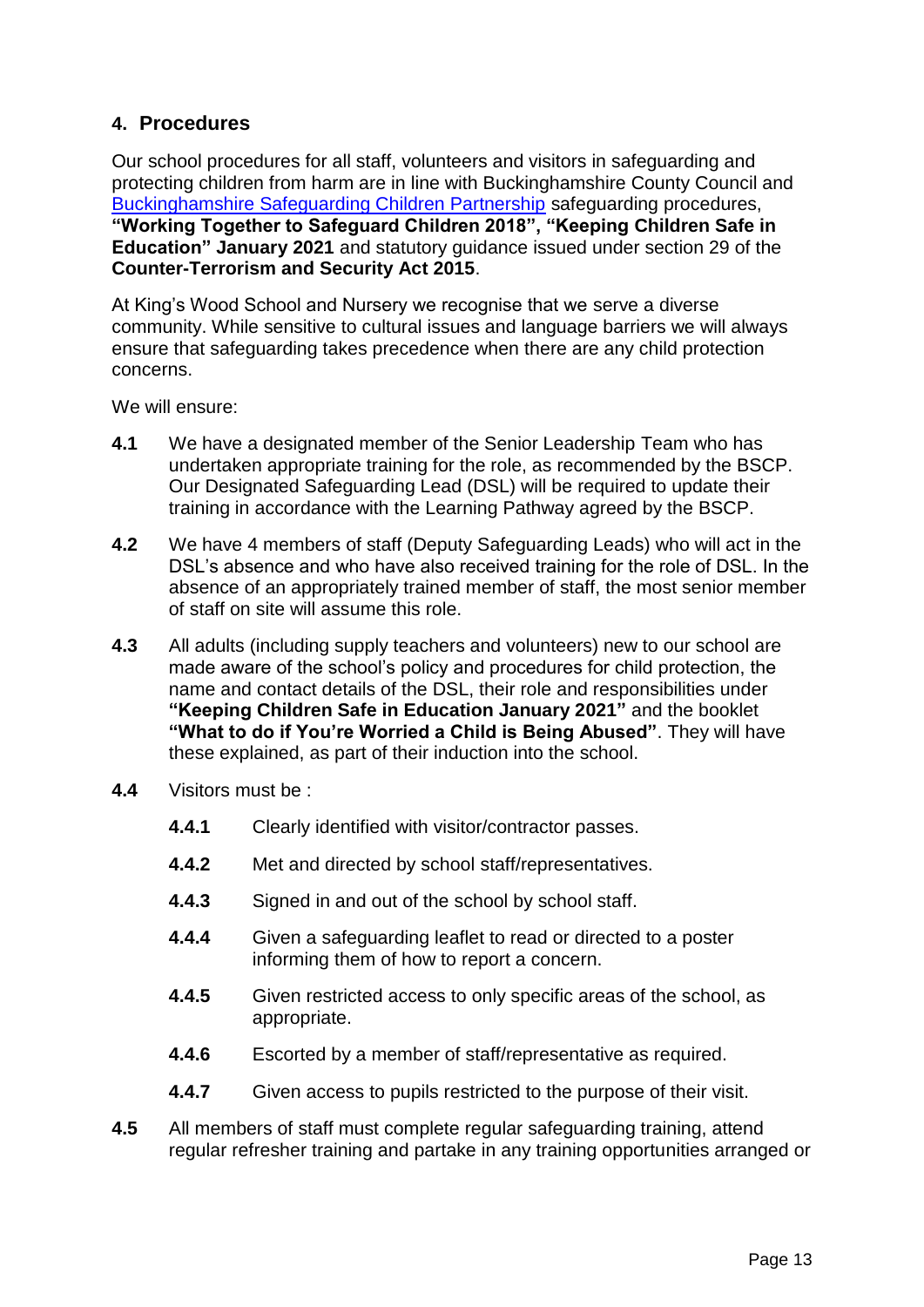delivered by the DSL. Updates must be cascaded to all staff throughout the year, at a minimum of once a year.<sup>1</sup>

- **4.6** All parents/carers must be made aware of the school's responsibilities in regard to child protection procedures through this policy, which is available on our website. Hard copies are also available from the school office.
- **4.7** All staff must follow the reporting procedures as follows when reporting any child protection concerns:
	- **4.7.1** Staff must ensure the child is in a safe place and in receipt of support;
	- **4.7.2** Staff must initially make a verbal report to the DSL to alert them to the safeguarding/child protection concern;
	- **4.7.3** Staff must make a written report using the school record keeping process (CPOMs);
	- **4.7.4** All concern forms are located on our CPOMS system and can be accessed by all staff with DSL responsibility.
	- **4.7.5** Staff must ensure the time and date of the incident is recorded;
	- **4.7.6** A factual account of the incident must be recorded, including who was involved, what was said/seen/heard, where the incident took place and any actual words or phrases used by the child;
	- **4.7.7** Use a body map to record any injuries seen or reported by the child:
	- **4.7.8** The system will record the details of the member of staff making the report;
	- **4.7.9** The DSL must record on CPOMS when they have read the report and what action was taken alongside any outcomes achieved
- **4.8** Through our **Attendance Policy**, we have a robust system for monitoring attendance and will act to address absenteeism with parents/carers and pupils promptly and identify any safeguarding issues arising. On the first day of absence a text is sent if we have not been contacted. This is followed up with a phone call if we do not hear from a parent. If we have any concerns a home visit is made by my FLM.
- **4.9** All children attending our school are required to have a minimum of two identified emergency contacts.

-

<sup>1</sup> "Keeping Children Safe in Education 2019" states that staff should receive regular training. Buckinghamshire County Council advises that this takes place no longer than 3 years in between refresher training.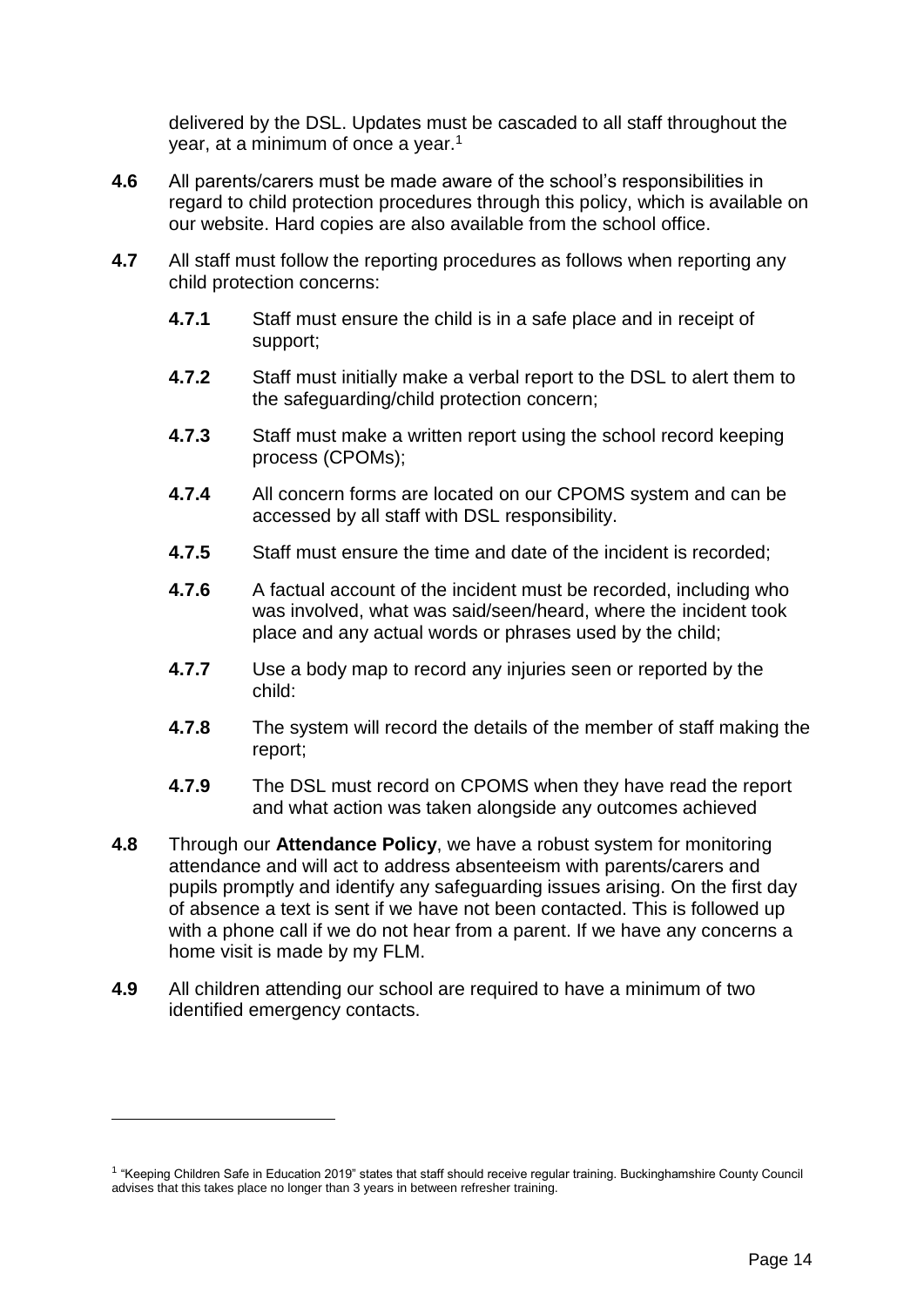- **4.10** Any pupil absent for ten school days, where it has not been possible to make contact with a parent/carer, will be reported as a Child Missing in Education (CME) using the **Buckinghamshire CME Protocol**.
- **4.11** Any absence, without satisfactory explanation, of a pupil currently subject to a child protection or child in need plan is immediately referred to their social worker.
- **4.12** Parents/carers must inform school if there are any changes to a pupil's living arrangement. King's Wood School and Nursery has a mandatory duty to inform the local authority, via the First Response Team, if a child under the age of 16 years old lives with someone other than their parent, step-parent, aunt, uncle or grandparent for a period of more than 28 days. This is defined as being a private fostering arrangement.
- **4.13** All staff, parents/carers and children are made aware of the school's escalation process, through relevant training and publication of policies on our website, which can be activated in the event of concerns not being resolved after the first point of contact. We acknowledge an individual's safeguarding responsibility does not end once they have informed the DSL of any concerns, although specific details of further actions may be appropriately withheld by the DSL as information will only be shared on a need to know basis.
- **4.14** Our lettings policy reflects the ongoing responsibility the school has for safeguarding those using the site outside of normal school hours, ensuring the suitability of adults working with children on school sites at any time. School must have sight of the up to date **Child Protection Policy** of any organisation hiring the school's facilities.
- **4.15** The school operates **Safer Recruitment** practices, including ascertaining the suitability of volunteers and employed staff, both employed directly or via an agency, who are working in regulated activities.
- **4.16** Allegations against members of staff, including volunteers, are referred to the Local Authority Designated Officer (LADO).
- **4.17** Our procedures are reviewed and updated annually as a minimum, or as there are changes to legislation.

# **5. Retention of Records**

- **5.1** When a disclosure of abuse or an allegation against a member of staff or volunteer has been made, our school must have a record of this. These records are maintained in a way that is confidential and secure, in accordance with our **Data Protection and Data Retention Policies** and **Data Protection Legislation.**
- **5.2** There is a statutory requirement for our school to pass any child protection records to the pupil's next school. We are required to have an auditable system in place to evidence we have done so. Any transfer of records will be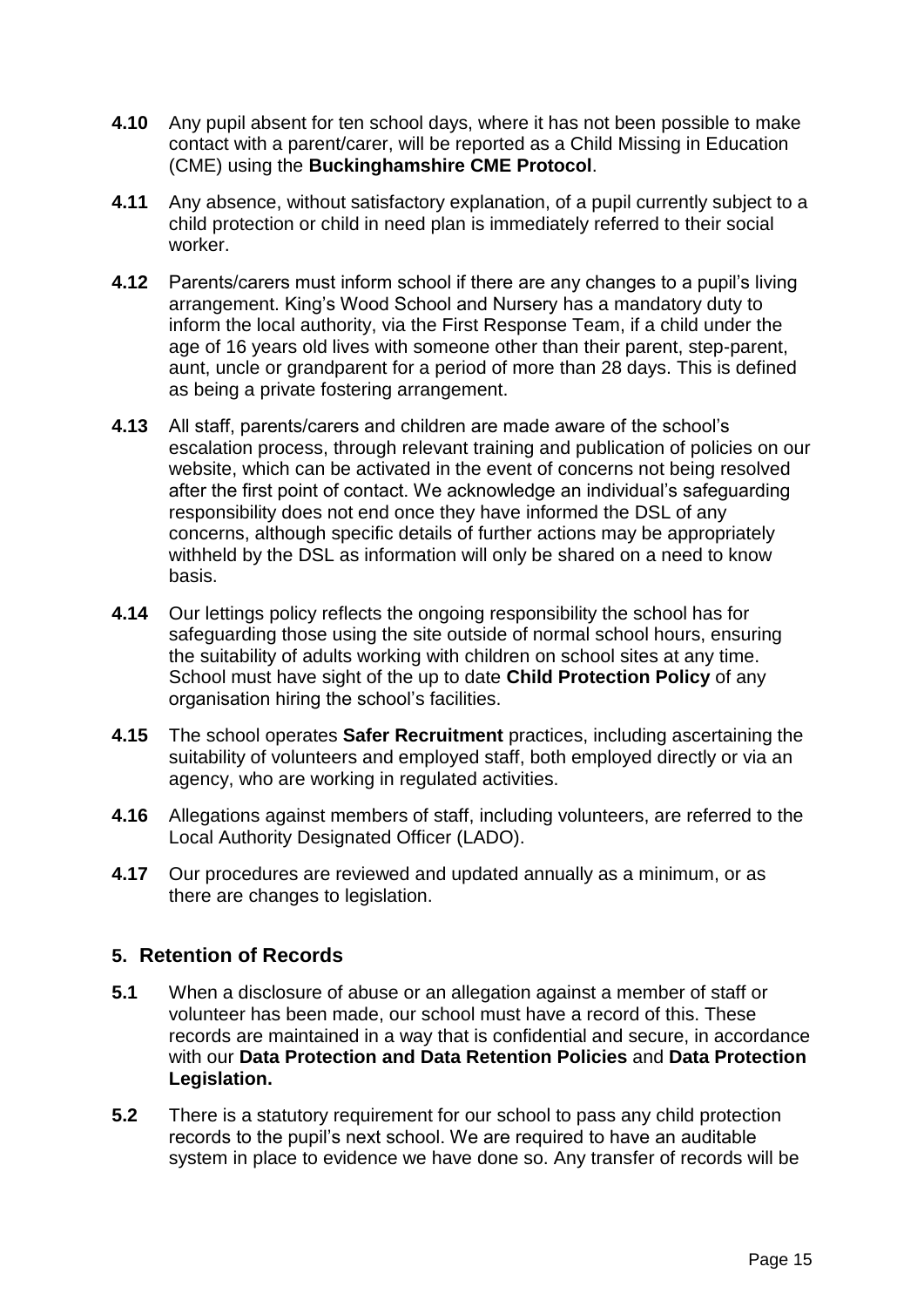carried out using a secure method and will be sent separately to the pupil's general file.

- **5.3** The last statutory school maintains child protection files until a pupil reaches the age of 25 years, therefore if the transfer school is unknown, or a pupil is going to be electively home educated, any child protection files will remain at our school in a secure location. Child protection files will only be destroyed when the pupil reaches their 25th birthday.
- **5.4** We have a robust system for reviewing our archived information held. Our files are stored and disposed of in line with GDPR protocols.

# **6. Confidentiality**

- **6.1** We recognise that all matters relating to child protection are confidential.
- **6.2** The Headteacher or Designated Safeguarding Lead must only disclose personal information about a pupil to other members of staff on a need to know basis.
- **6.3** Staff must not keep duplicate or personal records of child protection concerns. All information must be reported to the Designated Safeguarding Lead and securely stored in the designated location within the school, separate from the pupil records.
- **6.4** All staff are aware they cannot promise a child to keep secrets which might compromise the child's safety or well-being or that of another as they have a duty to share. Staff must, however, reassure the child that information will only be shared with those people who will be able to help them and therefore need to know.
- **6.5** We will always undertake to share our intention to refer a child to Social Care (First Response) with their parent/carer's consent, unless to do so could put the child at greater risk of harm or impede a criminal investigation. If in doubt, we will consult with First Response on this point. We recognise that GDPR must not be a barrier for sharing information regarding safeguarding concerns.

# **7. Dealing with a disclosure**

In the event of a child disclosing abuse staff must:

- **7.1** Listen to the child, allowing the child to tell what has happen in their own way, and at their own pace. Staff must not interrupt a child who is freely recalling significant events.
- **7.2** Remain calm. Be reassuring and supportive, endeavouring to not respond emotionally.
- **7.3** Not ask leading questions. Staff are reminded to ask questions only when seeking clarification about something the child may have said or to gain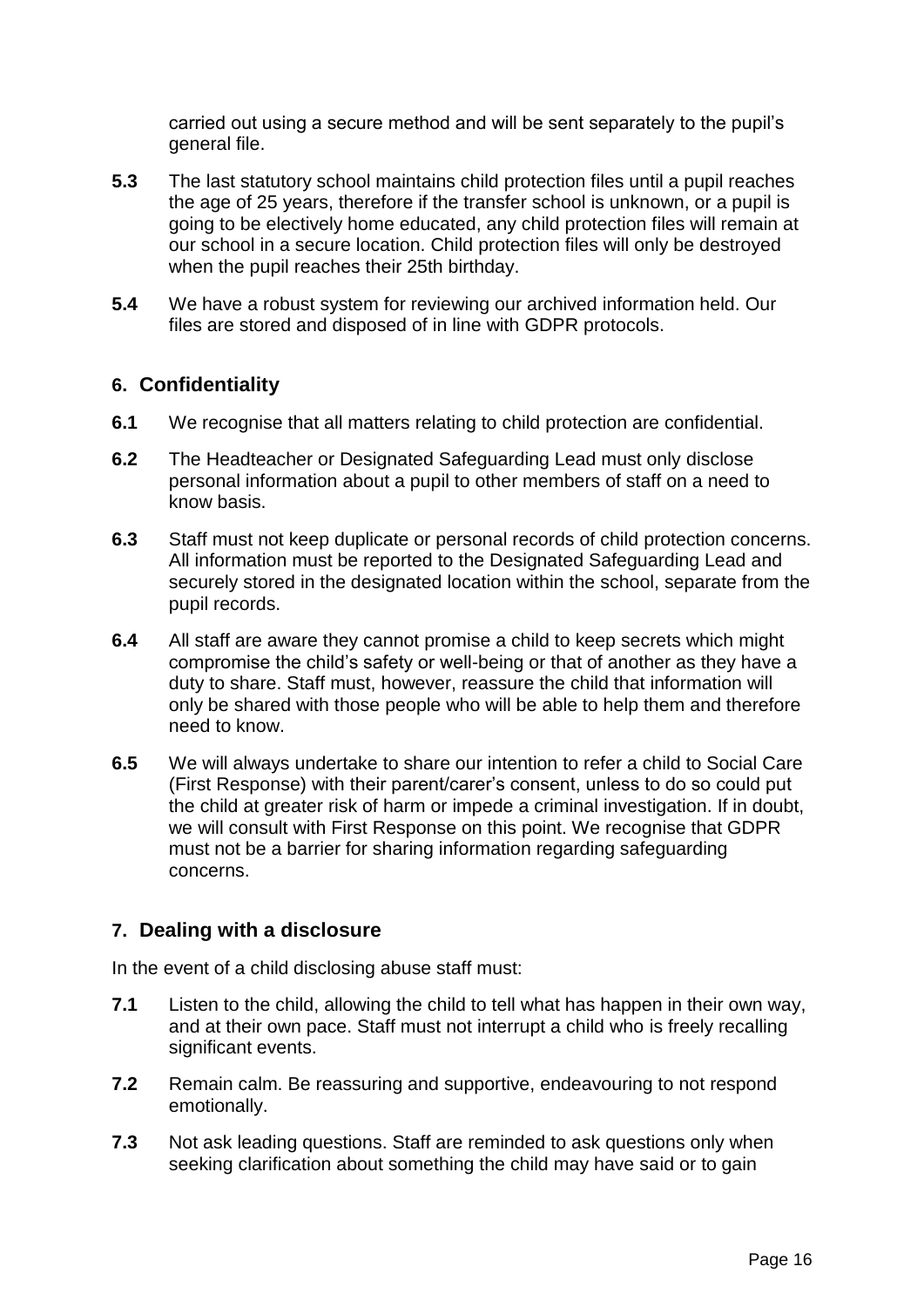sufficient information to know that this is a safeguarding concern. Staff are trained to use TED; Tell, Explain, Describe.

- **7.4** Make an accurate record of what they have seen/heard using the school's record keeping processes, recording; times, dates or locations mentioned, using as many words and expressions used by the child, as possible. Staff must not substitute anatomically correct names for body part names used by the child.
- **7.5** Reassure the child that they did the right thing in telling someone.
- **7.6** Staff must explain to the child what will happen next and the need for the information to be shared with the DSL.
- **7.7** In the unlikely event the DSL and deputy DSL not being available, staff are aware they must share concerns with the most senior member of staff.
- **7.8 If there is immediate risk of harm to a child, staff will NOT DELAY and will ring 999.**
- **7.9** The child will be monitored/accompanied at all times following a disclosure, until a plan is agreed as to how best they can be safeguarded.
- **7.10** Following a report of concerns the DSL must:
	- **7.10.1** Decide whether there are sufficient grounds for suspecting significant harm, in which case a referral must be made to First Response and the police if it is appropriate. The rationale for this decision should be recorded by the DSL. (See 'NPCC – When to call the police' guidance.)
	- **7.10.2** Normally the school should try to discuss any concerns about a child's welfare with parents/carers and, where possible, obtain consent before making a referral to First Response. However, in accordance with DfE guidance, this should only be done when it will not place the child at increased risk or could impact a police investigation. Where there are doubts or reservations about involving the child's family, the DSL should clarify with First Response or the police whether the parents/carers should be told about the referral and, if so, when and by whom. This is important in cases where the police may need to conduct a criminal investigation. The child's views should also be taken into account.
	- **7.10.3** If there are grounds to suspect a child is suffering or is likely to suffer significant harm, the DSL (or Deputy) must contact First Response by telephone in first instance and then completing the Multi Agency Referral Form (MARF) making a clear statement of:
		- the known facts
		- any suspicions or allegations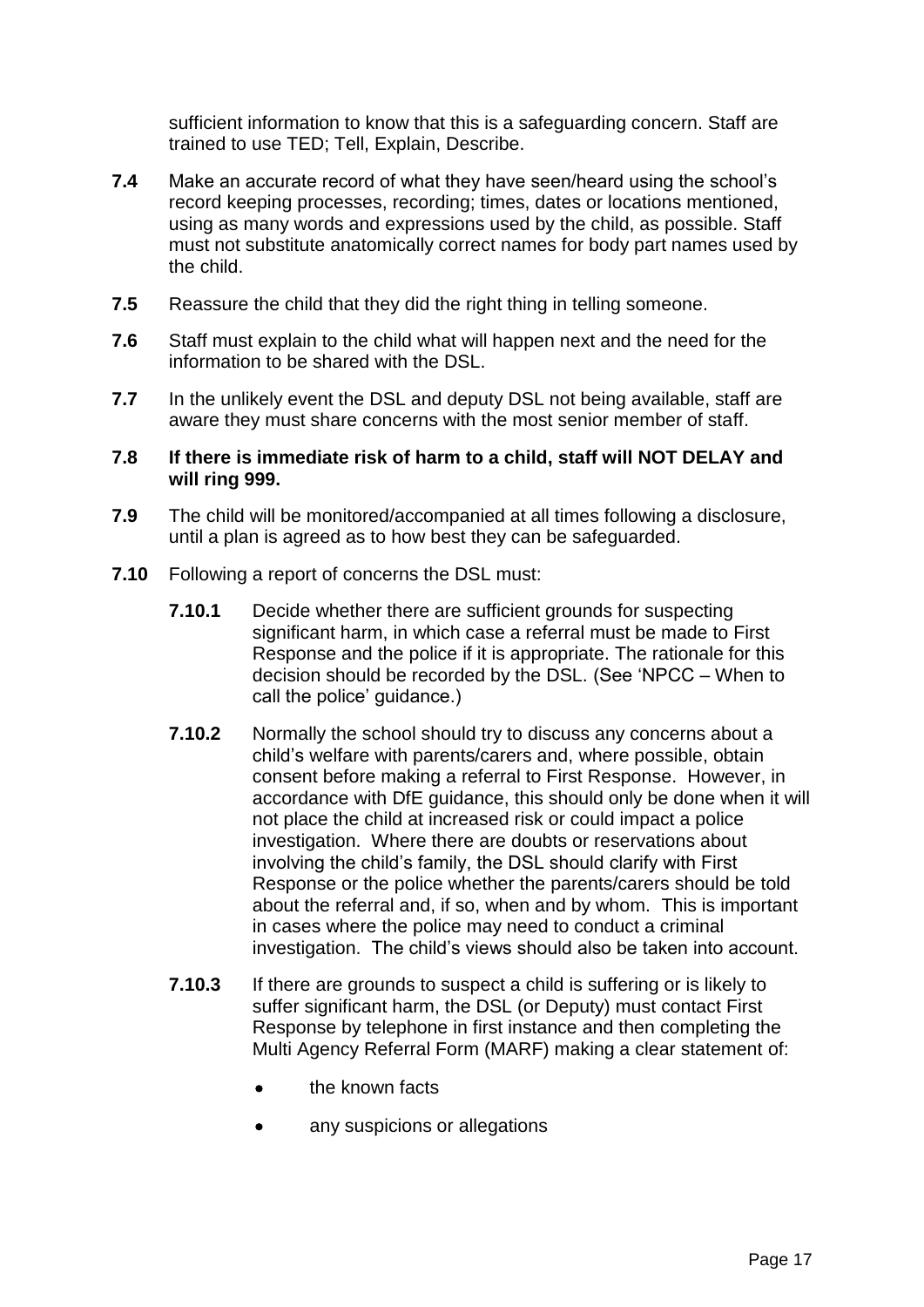- whether or not there has been any contact with the child's family
- **7.10.4** If the child is in immediate danger and urgent protective action is required, the police must be called. The DSL must then notify First Response of the occurrence and what action has been taken.
- **7.10.5** If a child needs urgent medical attention, the DSL (or Deputy) should call an ambulance via 999. DSL to contact First Response; advice to be sought from First Response about informing parents/carers.

#### **8. Multi-Agency Working**

- **8.1** As a school we have a pivotal role to play in multi-agency safeguarding arrangements. The Governing Body will ensure that the school contributes to multi-agency working in line with statutory guidance Working Together to Safeguard Children.
- **8.2** New safeguarding partners and child death review partner arrangements are now in place. Locally, the three safeguarding partners (the local authority; a clinical commissioning group for an area within the local authority; and the chief officer of police for an area (any part of which falls) within the local authority area) have made arrangements to work together with appropriate relevant agencies to safeguard and promote the welfare of local children, including identifying and responding to their needs.
- **8.3** The Governing Body and senior leadership team, especially the designated safeguarding leads, are aware of and follow the local arrangements in Buckinghamshire and understand the school's role in the safeguarding partnership.
- **8.4** We understand the three safeguarding partners have a shared and equal duty to work together to safeguard and promote the welfare of children and will ensure this happens.
- **8.5** We understand that we have a statutory duty to co-operate with the published arrangements and will do so.

# **9. Supporting Staff**

- **9.1** We recognise that staff becoming involved with a child who has suffered harm, or appears to be likely to suffer harm, could find the situation stressful and upsetting.
- **9.2** We will support such staff by providing an opportunity to talk through their anxieties with the DSL and to seek further support if necessary. This could be provided by the Headteacher or another trusted colleague, Occupational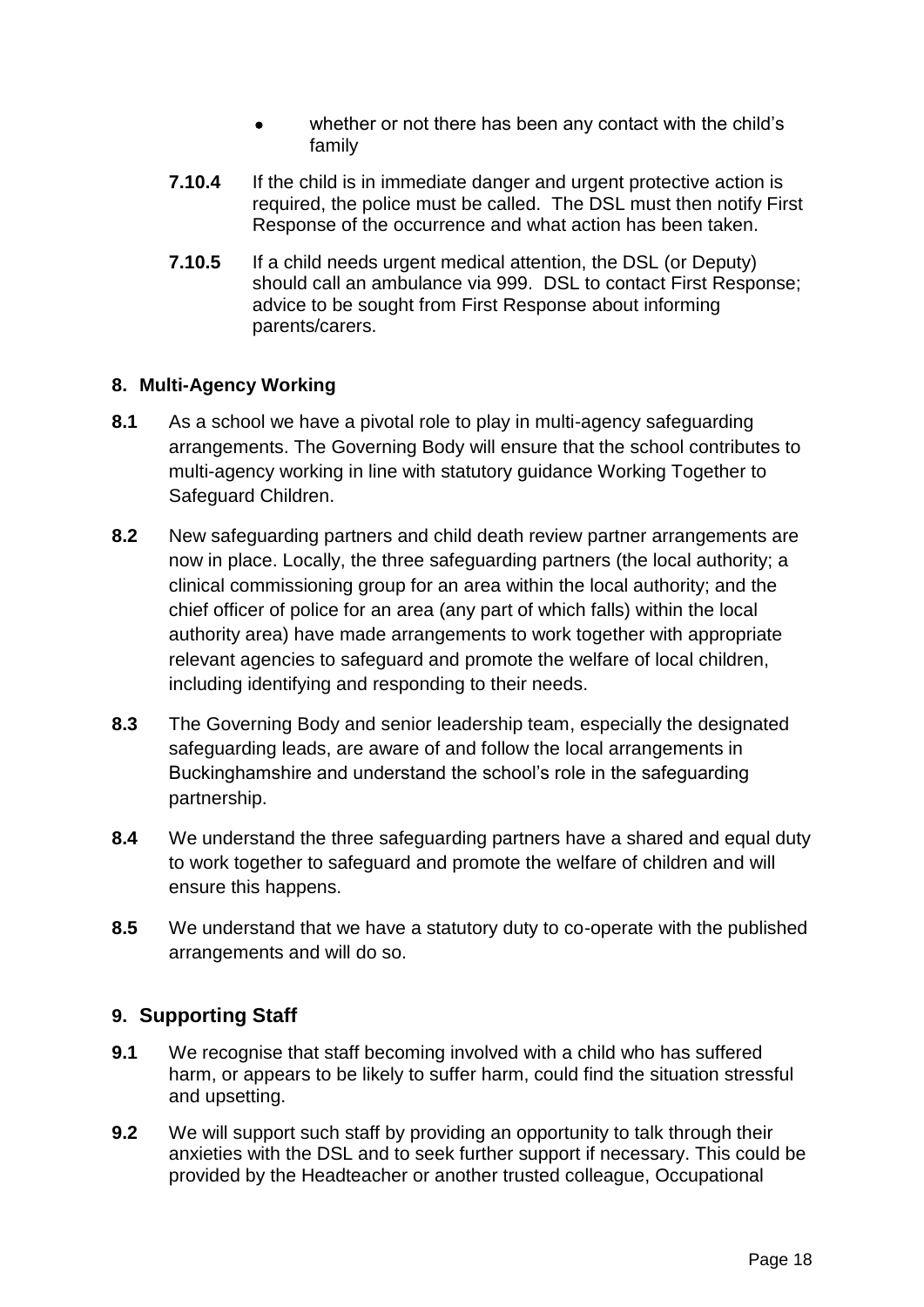Health, and/or a representative of a professional body, Employee Assistance Programme (PAM) or trade union, as appropriate.

- **9.3** In consultation with all staff, we have adopted a **Code of Conduct** for staff working in our school. This forms part of staff induction and is in the staff handbook. All staff know how to access the **Code of Conduct** to refer to it. (Appendix 3).
- **9.4** All staff are required to sign that they have read, understood and agree to comply with the agreed standards of practice set out in the staff **Code of Conduct.**

# **10.Allegations against staff and volunteers (including Governors)**

- **10.1** The Governing Body will ensure there are procedures in place to manage safeguarding concerns, or allegations against staff (including supply staff and volunteers) that might indicate they would pose a risk of harm to children. Concerns including allegations that may meet the harms test will be addressed in line with the guidance in Part Four of KCSIE January 2021.
- **10.2** All school staff (including supply staff and volunteers) must take care not to place themselves in a vulnerable position with a child. It is always advisable for interviews or work with individual children or parents/carers to be conducted in view of other adults (See also section 7 above). There must be no 1:1 contact between staff and pupils which is not "open to the casual observer" as outlined in the lone working section of the Personal Safety policy.
- **10.3** We understand that a pupil may make an allegation against a member of staff, supply staff member or a volunteer. If such an allegation is made, the member of staff notified of the allegation will immediately inform the Headteacher or the most senior teacher if the Headteacher is not present.
- **10.4** The Headteacher / Senior Teacher on all such occasions must immediately discuss the content of the allegation with the Local Authority Designated Officer (LADO). The purpose of an initial discussion is for the LADO and the Case Manager to consider the nature, content and context of the allegation and agree a course of action.
- **10.5** The Head Teacher/Senior Teacher must:
	- **10.5.1** Follow all advice given by the LADO throughout the investigation process, including how to manage the staff member or volunteer against whom the allegation is made, as well as supporting other staff and volunteers within the workplace.
	- **10.5.2** Follow all advice given by the LADO relating to supporting the child making the allegation, as well as other children connected to the organisation.
	- **10.5.3** Ensure feedback is provided to the LADO about the outcome of any internal investigations.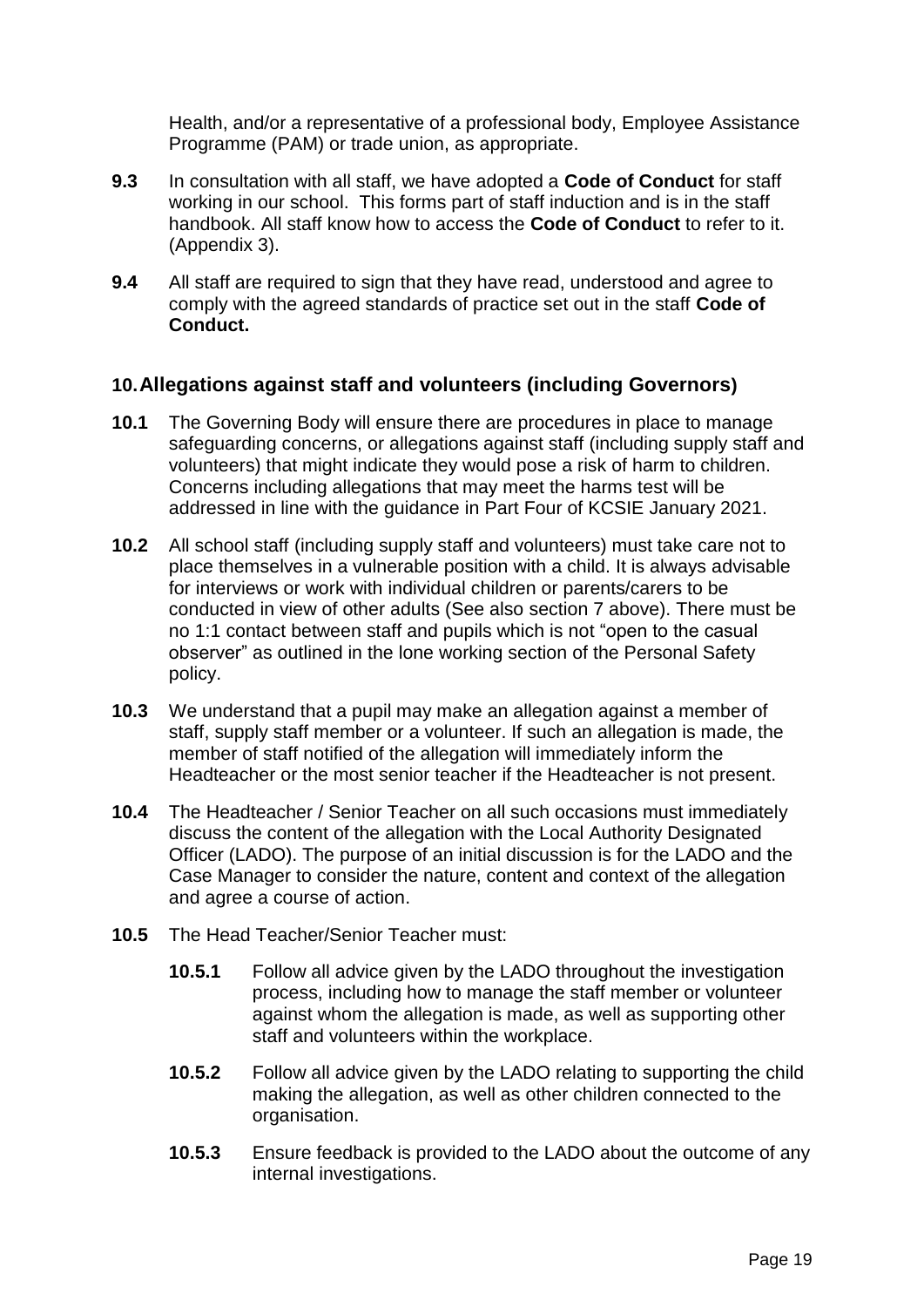- **10.6** This procedure may also be used if it becomes apparent that a member of staff, supply staff or a volunteer has behaved or may have behaved in a way outside of school that indicates they may not be suitable to work with children. An assessment of the 'transferable risk' will be undertaken in consultation with the LADO in these circumstances.
- **10.7** If the allegation made to a member of staff concerns the Headteacher, the person receiving the allegation will immediately inform the Chair of Governors who will consult the LADO without notifying the Headteacher first.
- **10.8** The school will follow the local safeguarding procedures for managing allegations against staff and volunteers. Appendix 1 of the Conduct and Discipline Policy and Procedure contains links to BSCP procedures, a copy of which can be found in the policies section on the T-drive of the school's system or the policies folder in the PPA room.
- **10.9** Suspension of the member of staff against whom an allegation has been made needs careful consideration and, if necessary, we will consult with the LADO in making this decision. Guidance will also be sought from HR.
- **10.10** If a suspension is made, restrictions will apply to all staff, supply staff and volunteers regarding contact with them whilst they are suspended, including contact via social media, such as Facebook and Twitter.
- **10.11** Our lettings agreement for other users requires that the organiser will follow the Buckinghamshire County Council procedures for managing allegations against staff and where necessary, the suspension of adults from school premises.
- **10.12** Should an individual staff member, governor, supply staff member or volunteer be involved in child protection, other safeguarding procedures or Police investigations in relation to abuse or neglect, they must immediately inform the Head Teacher. In these circumstances, the school will need to assess whether there is any potential for risk of transfer to the workplace and the individual's own work with children.

# **11.Whistleblowing**

- **11.1** We have a **Whistleblowing Policy** which can be found on the T-drive of the school's system or the policies folder in the PPA room.
- **11.2** Staff are required to familiarise themselves with this document during their induction period.
- **11.3** All staff must be aware of their duty to raise concerns about the attitude or actions of colleagues and report their concerns to the Headteacher or Chair of Governors.

# **12.Physical intervention/Positive handling**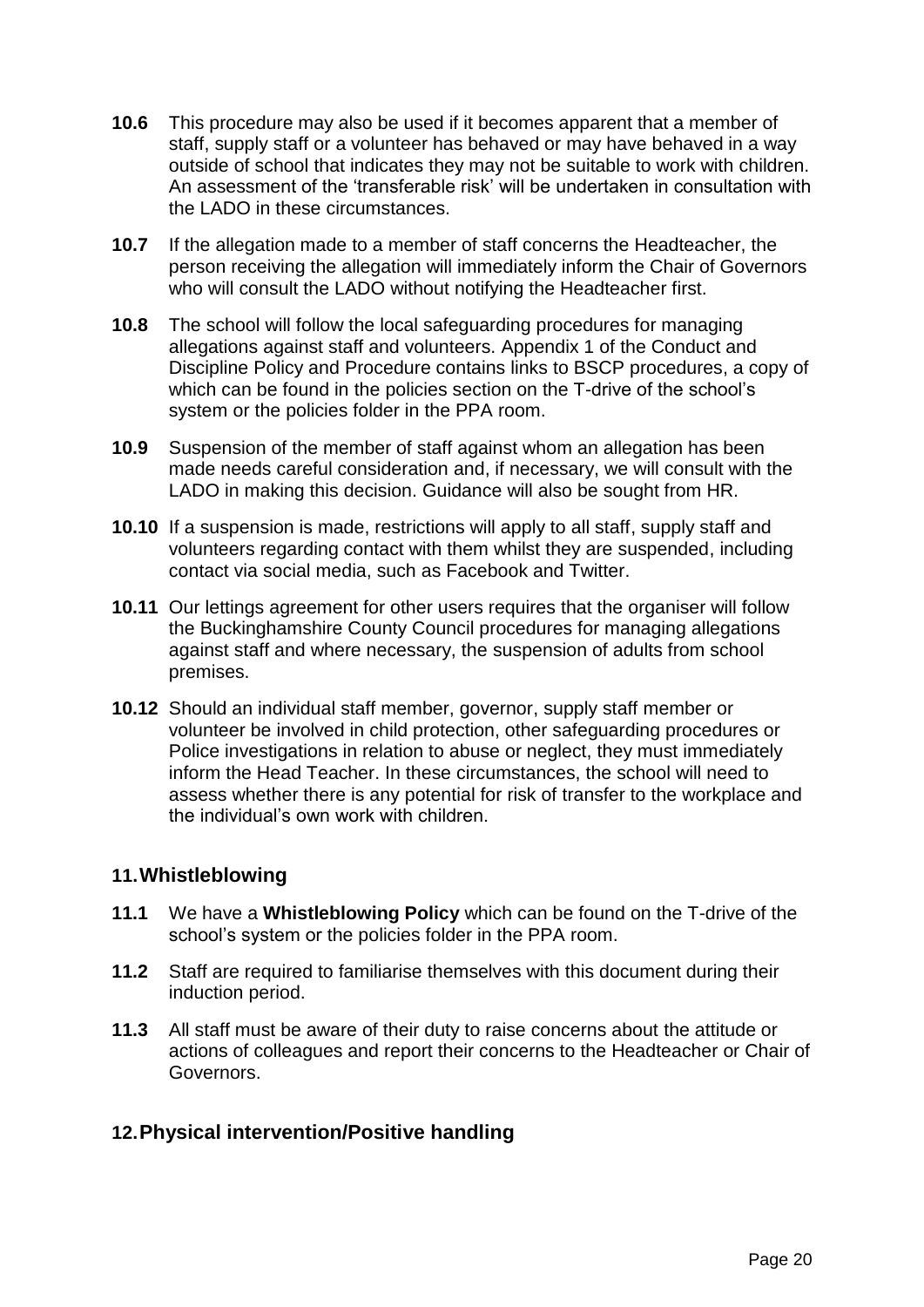**12.1** Our policy on physical intervention/positive handling by staff is set out separately, as part of our **Behaviour Policy**.

# **13.Anti-Bullying**

**13.1** Through the **Anti-Bullying Policy** measures are in place to prevent and respond to all forms of bullying, which acknowledges that to allow or condone bullying may lead to consideration under child protection procedures.

#### **14.Discriminatory Incidents**

**14.1** In line with the **Equalities Act 2010**, our **Equalities and Cohesion Policy** addresses all forms of discriminatory incidents. It takes into account the guidance offered by the Buckinghamshire guidance document 'Equally Safe – Dealing with Prejudice Related Incidents Guidance for Schools'.

#### **15. Health and Safety**

- **15.1** We recognise the importance of safeguarding pupils throughout the school day. Our **Health and Safety policy** reflects the consideration we give to the protection of our children, both physically and emotionally, within the school environment.
- **15.2** Part of the safeguarding measures we have in place include the safe dropping off and collection of pupils at the start and end of the school day. All parents/carers must deliver their children to school inner gate or courtyard and collect them from the back of the Reception classes, hall doors or playground. Parents/carers are expected to inform us via the school office if there is to be a change in the arrangement of collection for their child. Children arriving by taxi a brought into and collected from the office area by the drivers. Staff are on hand to check identification at the beginning and end of day.
- **15.3** Pupils who leave the site during the school day do so only with the written permission of a parent/carer and are collected by an authorised adult where appropriate. School should be notified by the parents/carers regarding whom they have authorised for this task. Children are collected from the office area and signed out and signed back in again.
- **15.4** Reception / KS1 children are taken to and from Quackers by staff. KS2 children make their own way. A register is in place and Quackers staff check with office so they know who to expect and quickly follow up if a child has not arrived.
- **15.5** In the event of a pupil going missing during the course of the school day we will carry out immediate checks to ensure the pupil is not on site, we will then make contact with the pupil's parents/carers and inform the police.

#### **16. Prevent Duty**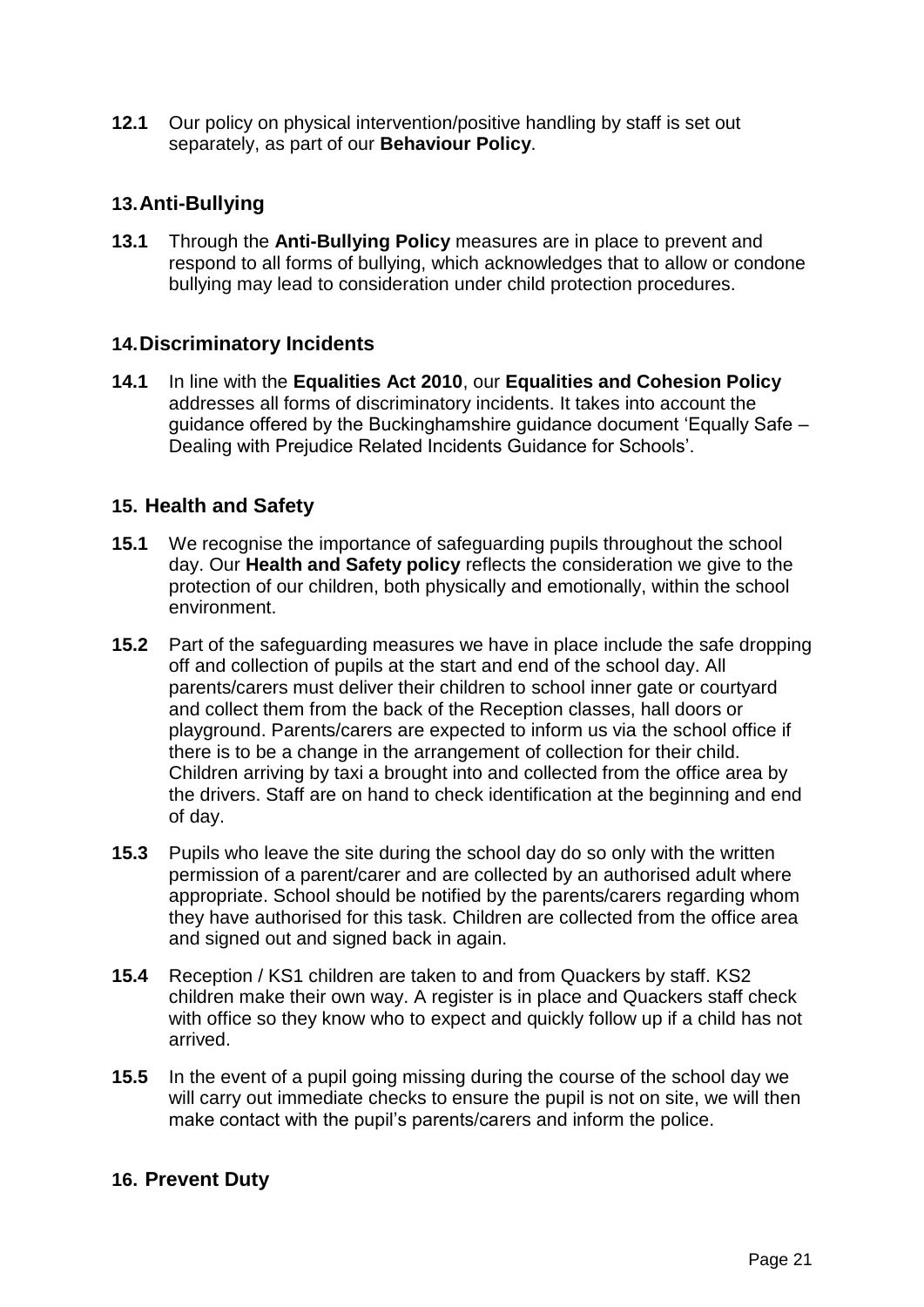- **16.1** We are aware of the Prevent Duty under **Section 26 of the Counter Terrorism and Security Act 2015** to protect young people from being drawn into terrorism. This is as a safeguarding matter like any other and these processes will be applied to support children and their families where vulnerabilities are identified.
- **16.2** All school staff and governors have completed Prevent training.
- **16.3** We have in place and monitor appropriate web filtering systems so that pupils cannot view potentially extreme material.
- **16.4** Staff understand the need for a culture of vigilance to be present in the school to support safeguarding. This includes awareness and sensitivity to changes in the attitudes of pupils, which may indicate they are at risk of radicalisation or that they have been exposed to extremist ideology.
- **16.5** The school will work with the Channel organisation to support pupils who are vulnerable.

#### **17. E-Safety**

- **17.1** All staff are aware of the school policy on **E-Safety** which sets out our expectations relating to:
	- **17.1.1** Creating a safer online learning environment,
	- **17.1.2** Giving everyone the skills, knowledge and understanding to help children stay safe on-line, question the information they are accessing and support the development of critical thinking,
	- **17.1.3** Inspiring safe and responsible use of mobile technologies, to combat behaviours on-line which may make pupils vulnerable, including sexting (youth-produced sexual imagery),
	- **17.1.4** Use of mobile technology both within school and on school trips/ outings
	- **17.1.5** Use of camera equipment, including smart phones,
	- **17.1.6** What steps to take if there are concerns and where to go for help.
	- **17.1.7** Staff use of social media as set out in the **Staff Code of Conduct**.
- **17.2** Cyber-bullying by children, via texts, social media and emails, will be treated as seriously as any other type of bullying and will be managed through our anti-bullying procedures. This includes sexting and image exchange under threat or through coercion.
- **17.3** The school will support parents in addressing any internet misuse that occurs outside of school hours and signpost them to appropriate agencies.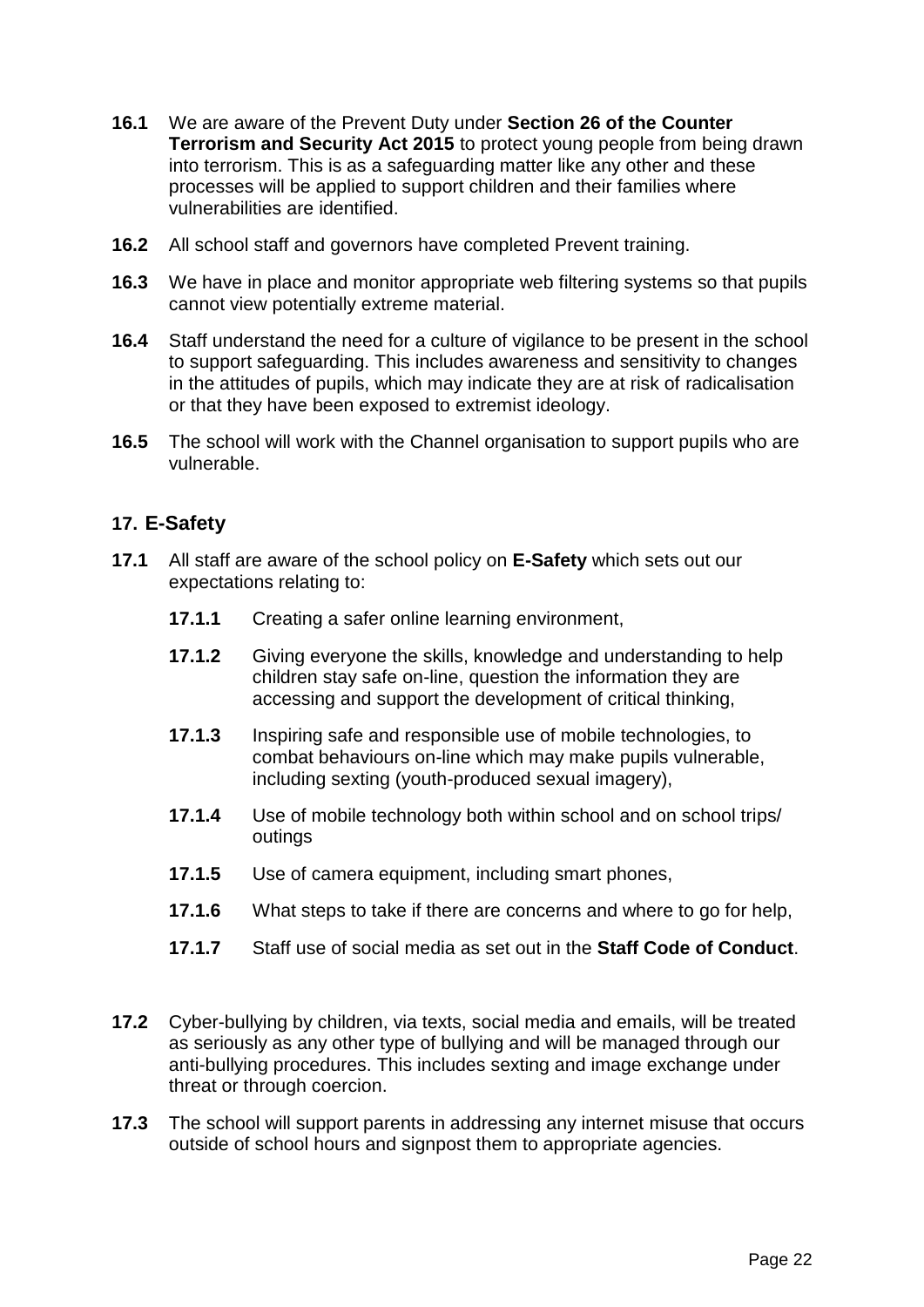- **17.4** Pupils, staff and parents/carers are supported to understand the risks posed by:
	- **17.4.1** the CONTENT accessed by pupils
	- **17.4.2** their CONDUCT on-line
	- **17.4.3** and who they have CONTACT with in the digital world.
- **17.5** We have a separate **Mobile Phone Policy** which sets out the acceptable use of mobile technologies by pupils whilst onsite. This includes sanctions which will be applied when these boundaries are not adhered to.
- **17.6** Visitors to our school are respectfully requested to turn all mobile devices off. This is a safeguarding measure for our pupils.
- **17.7** Staff use of mobile technology whilst on site is set out in the **Staff Code of Conduct.**
- **17.8 Education at home.** Where children are being asked to learn online at home we will follow the DfE advice to support schools and colleges do so safely: safeguarding-in-schools-colleges-and-other-providers and safeguarding-andremote-education

# **18.Sexting**

Sexting', also referred to as 'youth produced sexual imagery', is one of a number of 'risk-taking' behaviours associated with the use of digital technologies, social media or the internet. It is accepted that children experiment and challenge boundaries and therefore the risks associated with 'online' activity can never be completely eliminated.

- **18.1** Staff, pupils and parents/carers are supported, via training, to understand the creation and sharing of sexual imagery, such as photos or videos, of under 18s is illegal. This includes images of pupils themselves if they are under the age of 18.
- **18.2** Any youth produced sexual imagery disclosures will follow the normal safeguarding practices and protocols for our school. We will also use the guidelines for responding to incidents, as set out in the publication ['Sexting in](https://www.gov.uk/government/publications/sexting-in-schools-and-colleges)  [Schools and Colleges'](https://www.gov.uk/government/publications/sexting-in-schools-and-colleges) produced by the UK Council for Child Internet Safety.
- **18.3** If the incident meets the threshold it may be necessary to refer to the police in a timely manner; contact will be through a safer schools officer, a PCSO (Police Community Security Officer), local neighbourhood police or by dialling 101. Such a report will result in an Outcome 21 record being generated by the police. We will always endeavour to speak to the parents/carers of the pupils involved prior to any report being made to the police.

# **19. Peer on Peer Abuse**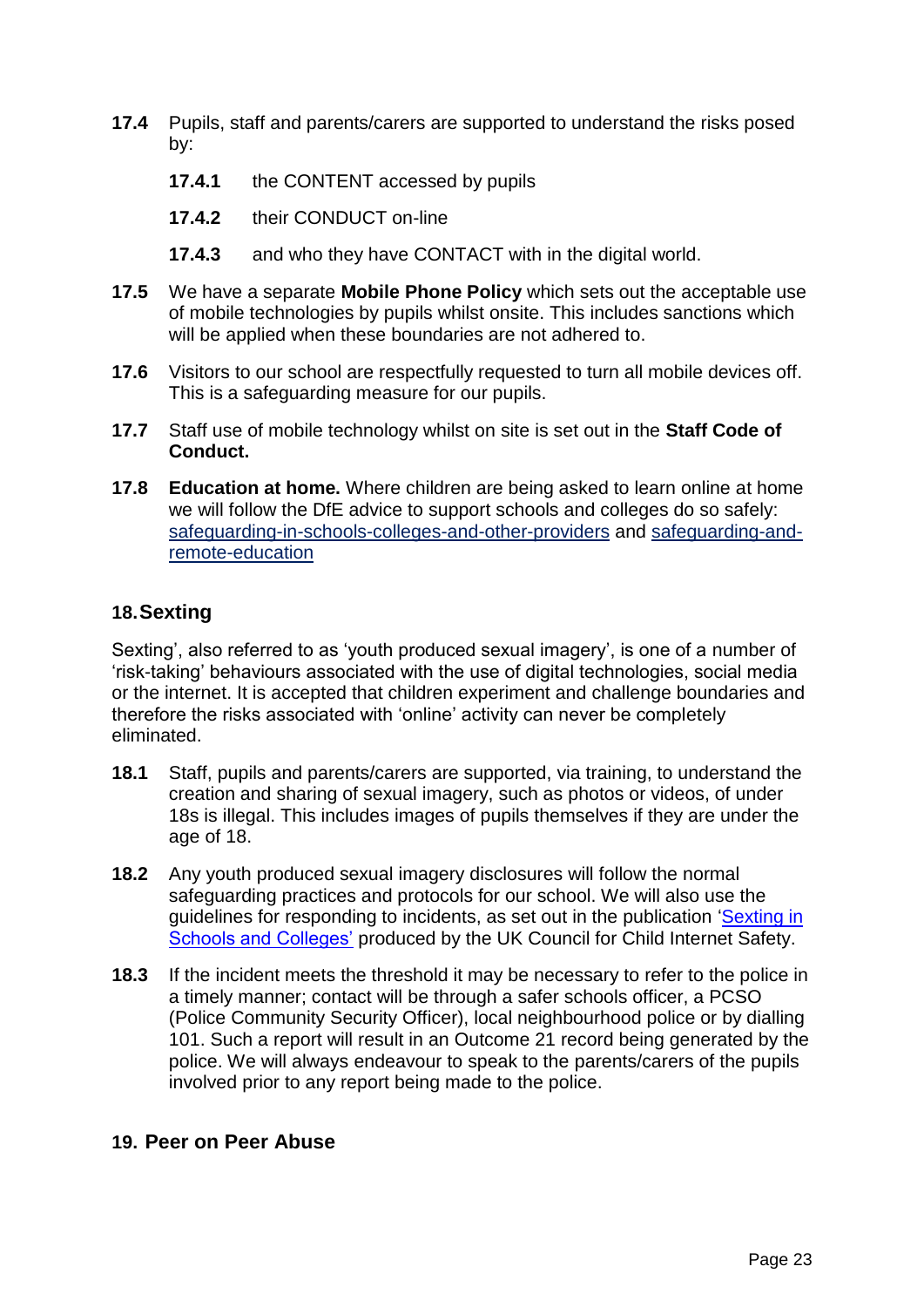King's Wood School and Nursery believes that all children have a right to attend school and learn in a safe environment free from harm by both adults and other pupils. We recognise that some safeguarding concerns can occur via peer on peer abuse.

- **19.1** All staff operate a zero-tolerance policy to peer on peer abuse and will not pass off incidents as 'banter' or 'just growing up'.
- **19.2** All staff recognise that peer on peer issues may include, but may not be limited to:
	- **19.2.1** Bullying (including cyber bullying
	- **19.2.2** Racial abuse
	- **19.2.3** Physical abuse, such as hitting, hair-pulling, shaking, biting or other forms of physical harm
	- **19.2.4** Sexual violence and sexual harassment
	- **19.2.5** Abuse related to sexual orientation or identity
	- **19.2.6** Sexting as set out in section 17
	- **19.2.7** Upskirting
	- **19.2.8** Initiation type violence and rituals
	- **19.2.9** Emotional abuse
- **19.3** The following will be considered when dealing with incidents:
	- **19.3.1** Whether there is a large difference in power between the victim and perpetrator i.e. size, age, ability, perceived social status or vulnerabilities, including SEND, CP/CIN or LAC
	- **19.3.2** Whether the perpetrator has previously tried to harm or intimidate pupils
	- **19.3.3** Any concerns about the intentions of the alleged perpetrator
- **19.4** In order to minimise the risk of peer on peer abuse taking place, the school will:
	- **19.4.1** Deliver PSHE to include teaching pupils about how to keep safe and understanding what acceptable behaviour looks like
	- **19.4.2** Ensure that pupils know that all members of staff will listen to them if they have concerns and will act upon them
	- **19.4.3** Have systems in place for any pupil to be able to voice concerns
	- **19.4.4** Develop robust risk assessments if appropriate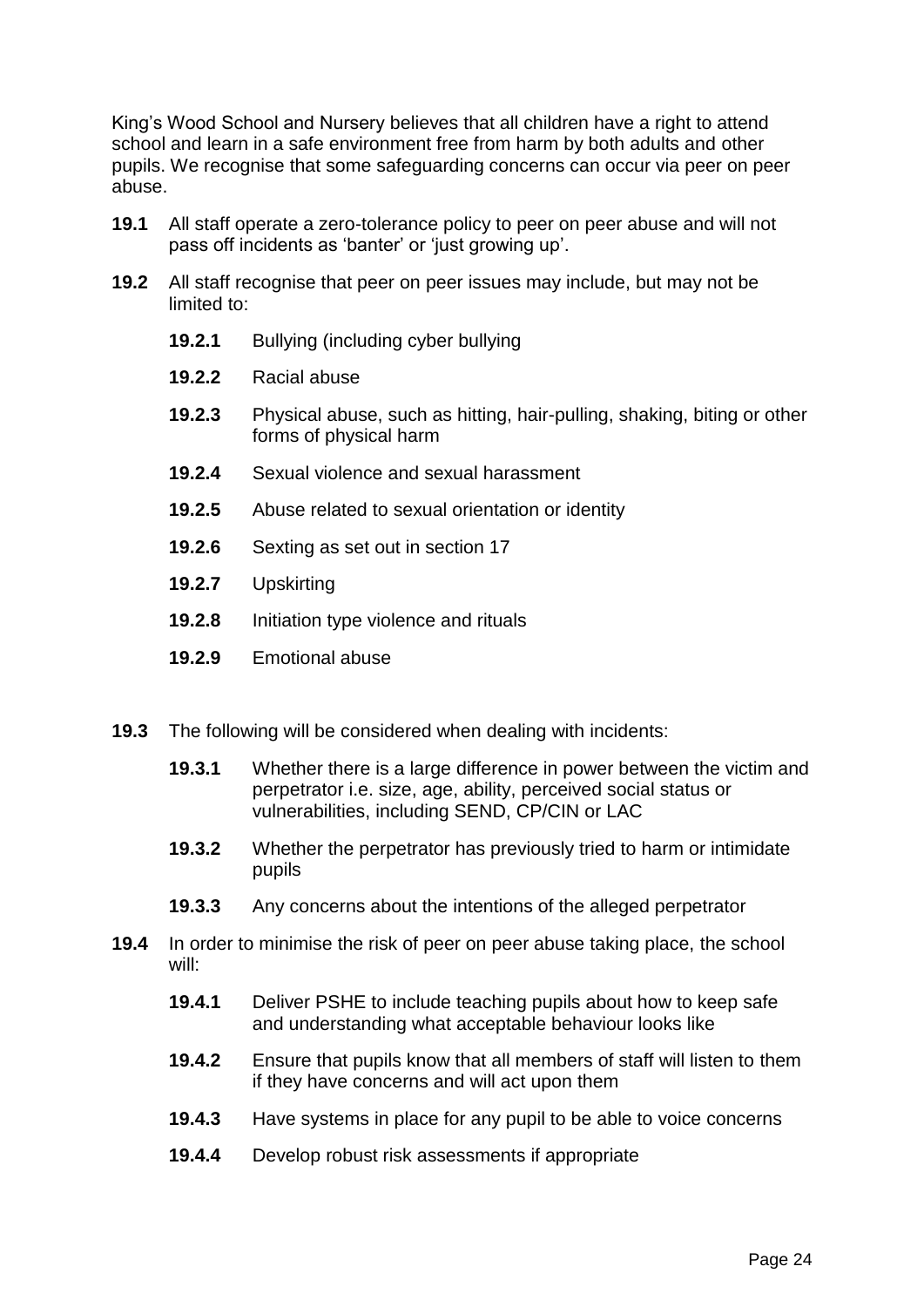- **19.4.5** Refer to any other relevant policies when dealing with incidents, such as the **Behaviour Policy** and/or the **Anti-Bullying Policy**
- **19.5** We recognise that 'Upskirting' involves taking a photograph under an individual's clothing without their knowledge. We understand that it causes the victim distress and humiliation. Staff recognise that 'Upskirting' is a criminal offence and must promptly report any such incidence to the Headteacher, DSL or most senior member of staff.
- **19.6** Reference will be made to the following government guidance and part 5 of the **Keeping Children Safe in Education, January 2021** to ensure that all staff have an understanding of the serious nature of sexual violence and sexual harassment between children in schools. [Sexual violence and sexual](https://www.gov.uk/government/publications/sexual-violence-and-sexual-harassment-between-children-in-schools-and-colleges)  [harassment between children in schools and colleges -](https://www.gov.uk/government/publications/sexual-violence-and-sexual-harassment-between-children-in-schools-and-colleges) GOV.UK

#### **20. Cultural Issues**

- **20.1** As a school we are aware of the cultural diversity of the community around us and work sensitively to address the unique culture of our pupils and their families as they relate to safeguarding and child protection. This includes children at risk of harm from abuse arising from culture, faith and belief on the part of their parent, carer or wider community.
- **20.2** Staff must report concerns about abuse linked to culture, faith and beliefs in the same way as other child protection concerns.

# **21. So Called 'Honour' Based Abuse**

- **21.1** Staff at our school understand there is a legal duty to report known cases of Female Genital Mutilation (FGM) and So Called 'Honour' Based Abuse to the police and they will do this with the support of the DSL. [Mandatory reporting](https://www.gov.uk/government/publications/mandatory-reporting-of-female-genital-mutilation-procedural-information)  [of female genital mutilation: procedural information -](https://www.gov.uk/government/publications/mandatory-reporting-of-female-genital-mutilation-procedural-information) GOV.UK
- **21.2** Our school is aware of the need to respond to concerns relating to forced marriage and understand that it is illegal, a form of children abuse and a breach of children's rights. We recognise some pupils, due to capacity or additional learning needs, may not be able to give an informed consent and this will be dealt with under our child protection processes. King's Wood School and Nursery staff can contact the Forced Marriage Unit if they need advice or information. Contact 020 7008 0151 [fmu@fco.gov.uk](mailto:fmu@fco.gov.uk)
- **21.3** We are aware of the signs of FGM [Female genital mutilation \(FGM\) | NSPCC](https://www.nspcc.org.uk/what-is-child-abuse/types-of-abuse/female-genital-mutilation-fgm/)
- **21.4** We recognise both male and female pupils may be subject to honour based abuse e.g. where children's cultural background are at odds with their behaviours such as sexuality, under-age sex, relationships, gender identity or life style choices.
- **21.5** We promote awareness through training and access to resources, ensuring that the signs and indicators are known and recognised by staff.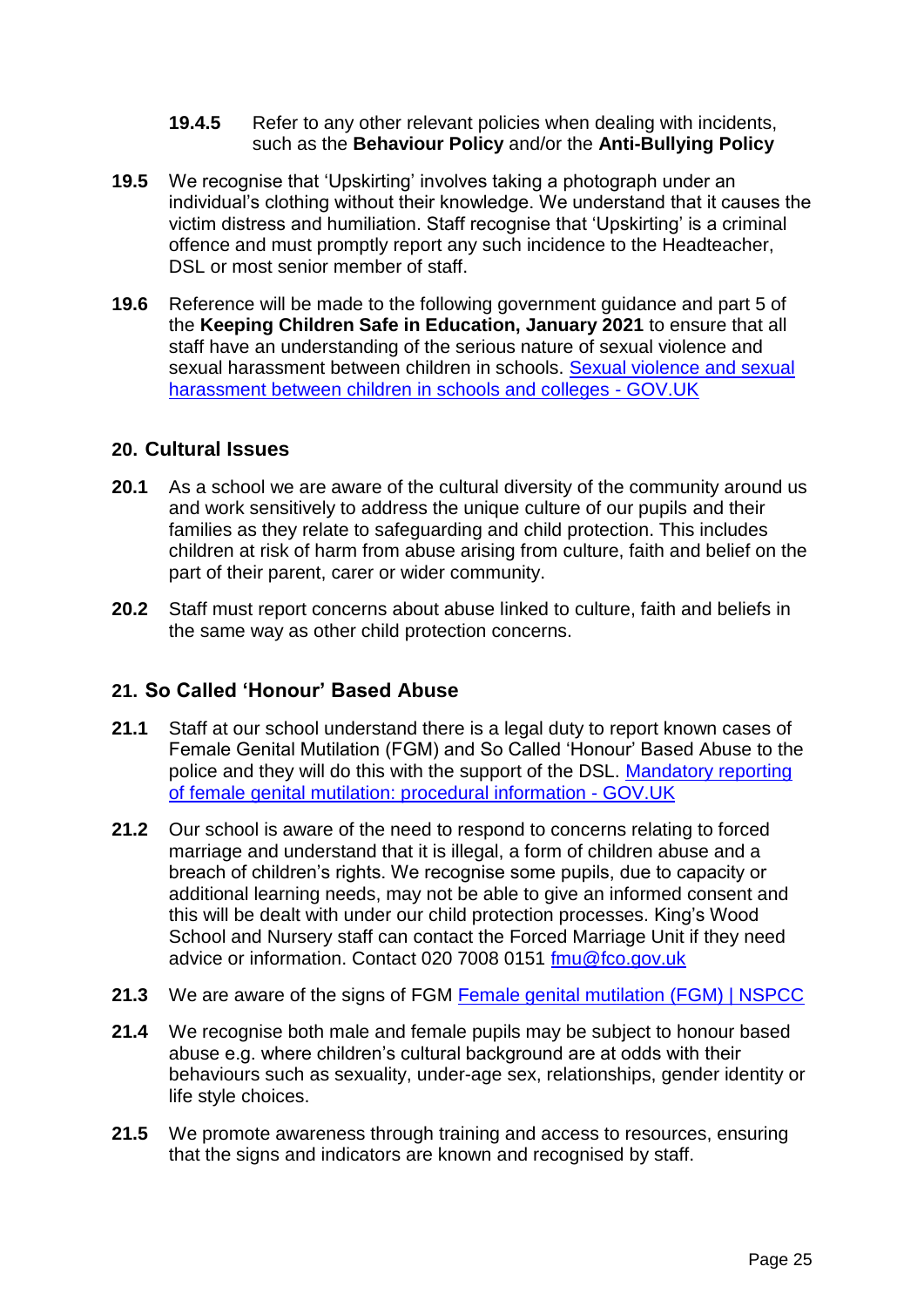**21.6** Any suspicions or concerns for forced marriage are reported to the DSL who will refer to First Response or the police if emergency action is required.

# **22.Contextual Safeguarding**

Contextual Safeguarding is an approach to understanding, and responding to, children's experiences of significant harm beyond their families. It recognises that the different relationships that children form in their neighbourhoods, schools and online can feature violence and abuse. Parents and carers may have little influence over these contexts, and children's experiences of extra-familial abuse can undermine parent/carer-children relationships.

All staff should be aware that safeguarding incidents and /or behaviours can be associated with factors outside school and / or can occur between children outside of school.

- **22.1** At King's Wood School and Nursery we recognise that pupils may encounter safeguarding issues that happen in the wider community and we will respond to such concerns, reporting to the appropriate agencies in order to support and protect the pupil.
- **22.2** All staff, and especially the DSL / Deputy DSLs, will consider whether children are at risk of abuse or exploitation in situations outside their families. Extrafamilial harm may take a variety of different forms and children can be vulnerable to multiple harms including (but not limited to) sexual exploitation, criminal exploitation and serious youth violence. All staff will take into account the context of incidents that occur outside of school to establish if environmental factors may be putting the pupil's welfare and safety at risk.
- **22.3** Children who may be alleged perpetrators will also be supported to understand the impact of contextual issues on their safety and welfare.
- **22.4** In such cases the individual needs and vulnerabilities of each child will be considered.

# **23.Serious Violence**

- **23.1** All staff are aware of signs and indicators which may signal that children are at risk from, or are involved with, serious violent crime. These may include increased absence from school, a change in friendships or relationships with older individuals or groups, a significant decline in performance, signs of selfharm or significant change in well-being or signs of assault or unexplained injuries. Staff are aware that unexplained gifts or new possessions could also indicate that children have been approached by, or are involved with, individuals associated with criminal networks or gangs.
- **23.2** We recognise that exposure to domestic abuse / violence can have a serious, long lasting emotional and psychological impact on children when they witness it at home between family members.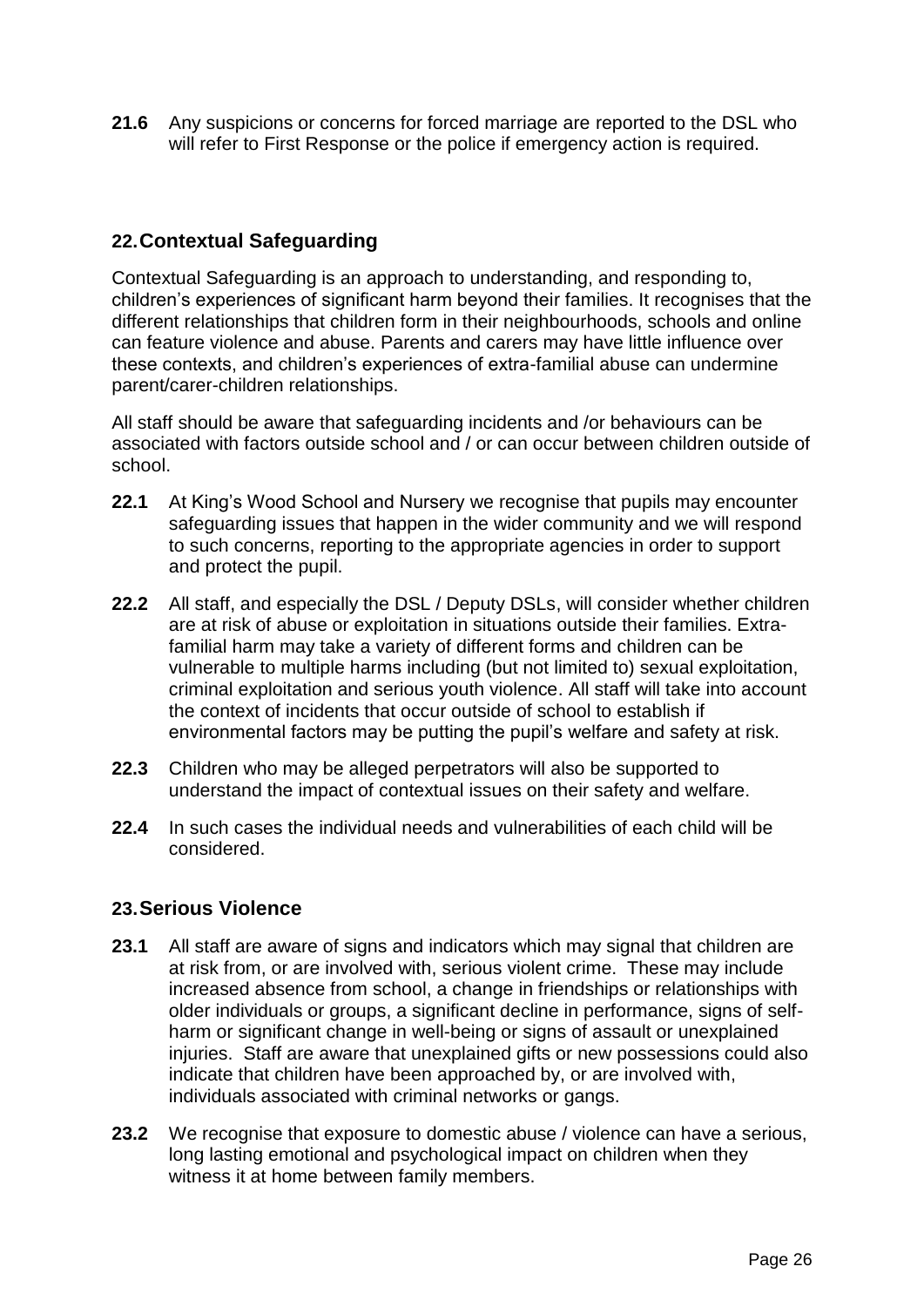**23.3** At King's Wood School and Nursery we are aware of the risks to children and will take appropriate measures to manage any situations arising.

# **24. Children Potentially at Risk of Greater Harm**

- **24.1** Children may need a social worker due to safeguarding or welfare needs. Children may need this help due to abuse, neglect and complex family circumstances. A child's experiences of adversity and trauma can leave them vulnerable to further harm, as well as educationally disadvantaged in facing barriers to attendance, learning, behaviour and mental health.
- **24.2** Local authorities will share the fact a child has a social worker with the DSL who will hold and use this information so that decisions can be made in the best interests of the child's safety, welfare and educational outcomes.
- **24.3** Where children need a social worker, this will inform decisions about safeguarding (for example, responding to unauthorised absence or missing education where there are known safeguarding risks) and about promoting welfare (for example, considering the provision of pastoral and/or academic support, alongside action by statutory services).

# **25. Mental Health**

- **25.1** All staff should be aware that mental health problems can be an indicator that a child has suffered or is at risk of suffering abuse.
- **25.2** Where children have suffered abuse or neglect, or other potentially traumatic adverse childhood experiences, this can have a lasting impact throughout childhood, adolescence and into adulthood. Staff should be aware of how these experiences can impact on a child's mental health, behaviour and education.
- **25.3** Only appropriately trained professionals should attempt to make a diagnosis of a mental health problem. However staff are well placed to observe children day-to-day and should identify children whose behaviour suggests they may be experiencing a mental health problem or at risk of developing one.
- **25.4** If staff have a mental health concern about a child they should speak to the DSL or one of the school's Deputy DSLs who will assess whether it is a safeguarding issue and the appropriate level of support the child needs.

# **26. Use of Photography**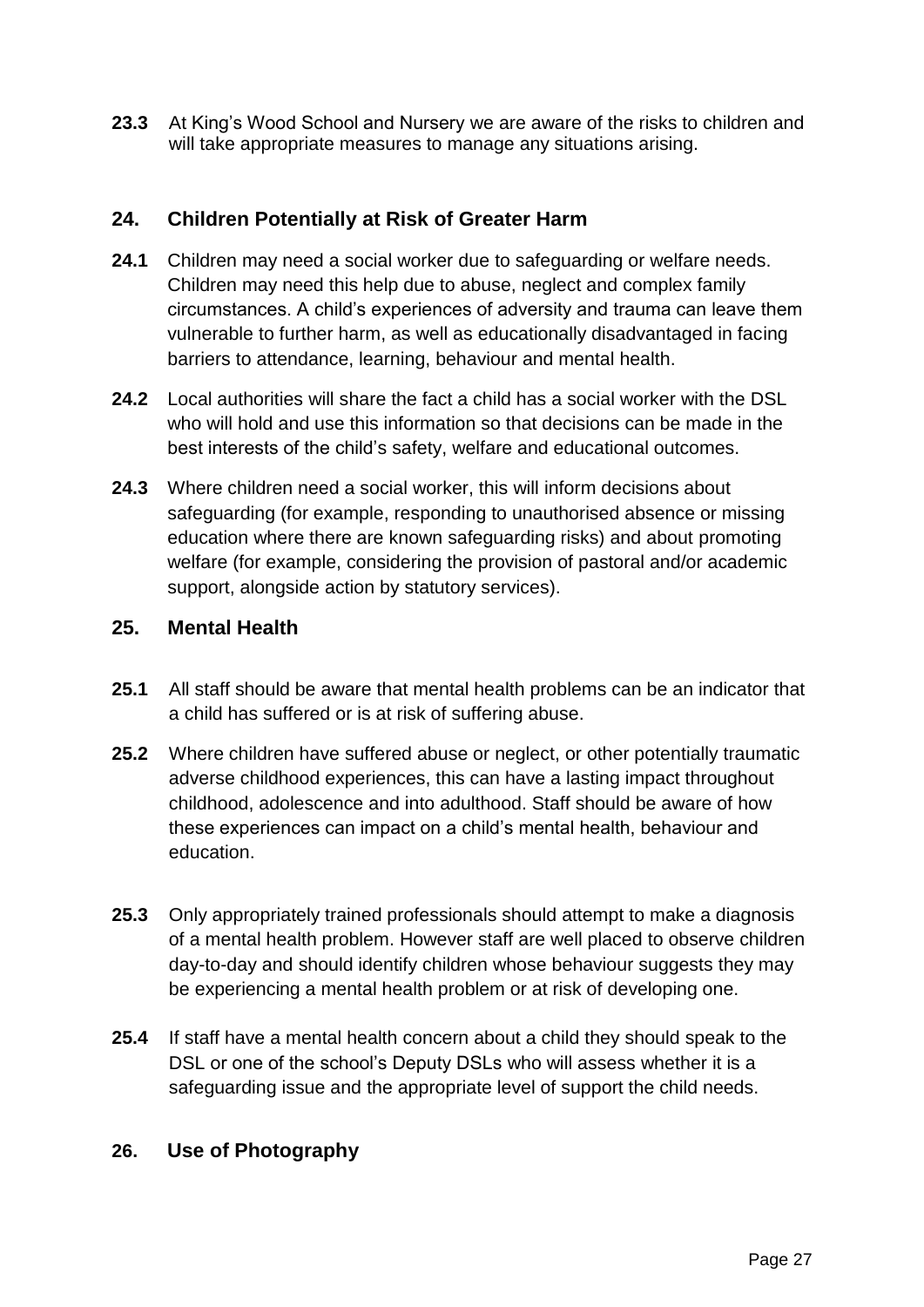**26.1** We will often use photographs and film to capture achievements, monitor a child's development and help promote successes within our school. We like to have a record of all the wonderful activities our pupils take part in. We will only share photographs on public forums if we have parental permission to do so. All photographs will be subject to GDPR requirements.

# **27.Policy Review**

**27.1** The Governing Body of our school is responsible for ensuring the annual review of this policy. The date the next review is due is on the front cover of this policy.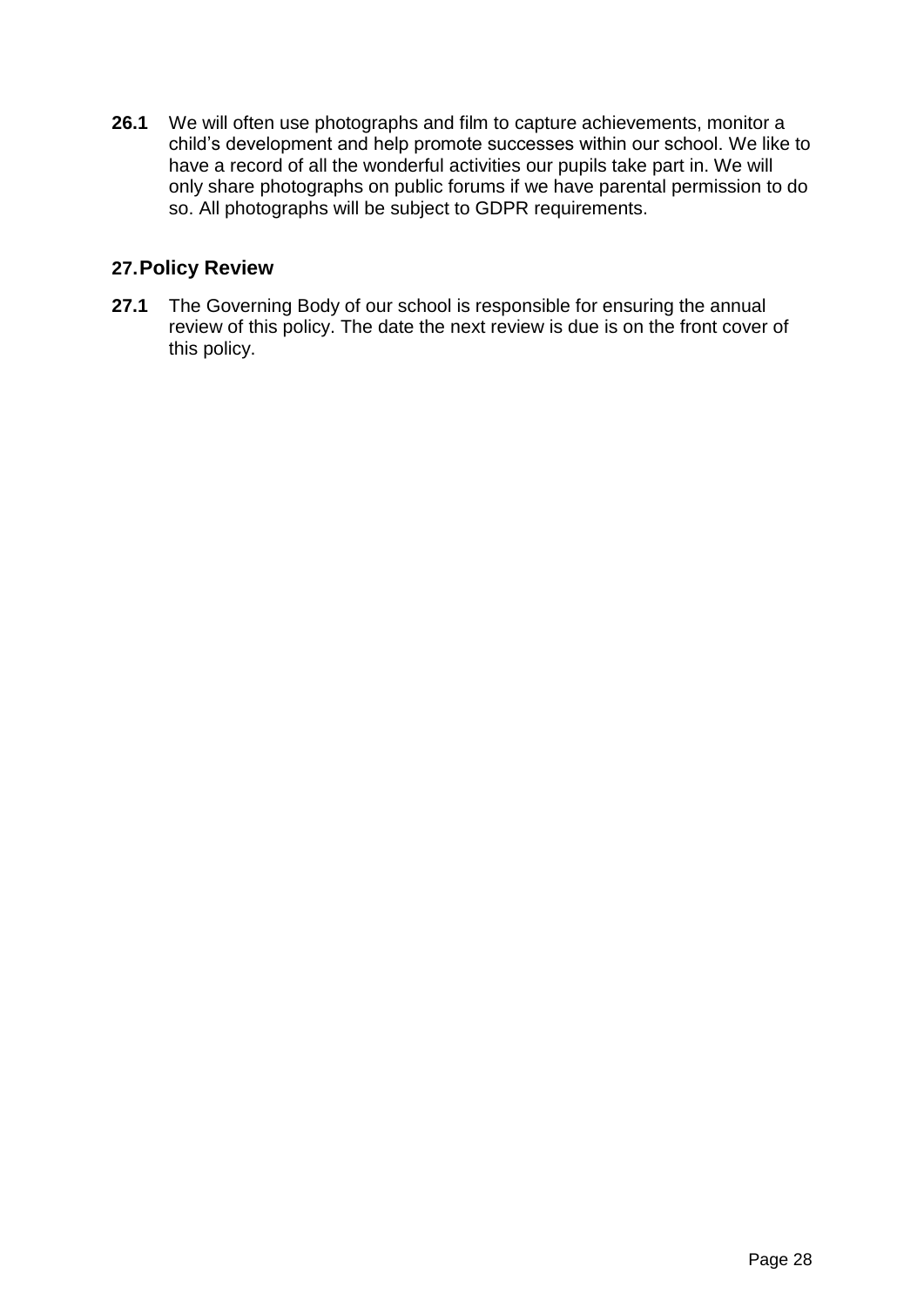# **Appendix 1**

Everyone who works with children has a duty to safeguard and promote their welfare. They should be aware of the signs and indicators of abuse and know what to do and to whom to speak if they become concerned about a child or if a child discloses to them.

The following is intended as a reference for school staff and parents/carers if they become concerned that a child is suffering or likely to suffer significant harm.

The Children Act 1989 defines abuse as when a child is suffering or is likely to suffer 'significant harm'. Harm means ill treatment or the impairment of health or development. Four categories of abuse are identified:

# **Categories of Abuse**

Child abuse is a form of maltreatment. Somebody may abuse or neglect a child by inflicting harm, or by failing to act to prevent harm. Children people may be abused in a family or in an institutional or community setting by those known to them or, more rarely, by others. Abuse can take place wholly online, or technology may be used to facilitate offline abuse. Children may be abused by an adult or adults, or another child or children.

#### **Physical Abuse**

A form of abuse which may involve; hitting, shaking, throwing, poisoning, burning or scalding, drowning, suffocating, or otherwise causing physical harm to a child. Physical harm may also be caused when a parent or carer fabricates the symptoms of, or deliberately induces, illness in a child.

#### **Emotional Abuse**

The persistent emotional maltreatment of a child such as to cause severe and persistent adverse effects on the child's emotional development. It may involve conveying to a child that they are worthless or unloved, inadequate, or valued only insofar as they meets the needs of another person. It may include not giving the child opportunities to express their views, deliberately silencing them or 'making fun' of what they say or how they communicate. It may feature age or developmentally inappropriate expectations being imposed on children. These may include interactions that are beyond a child's developmental capability, as well as overprotection and limitation of exploration and learning, or preventing the child participating in normal social interaction. It may involve seeing or hearing the illtreatment of another. It may involve serious bullying (including cyber bullying), causing children frequently to feel frightened or in danger, or the exploitation or corruption of children. Some level of emotional abuse is involved in all types of maltreatment of a child, though it may occur alone.

#### **Sexual Abuse**

Involves forcing or enticing a child to take part in sexual activities, not necessarily involving a high level of violence, whether or not the child is aware of what is happening. The activities may involve physical contact, including assault by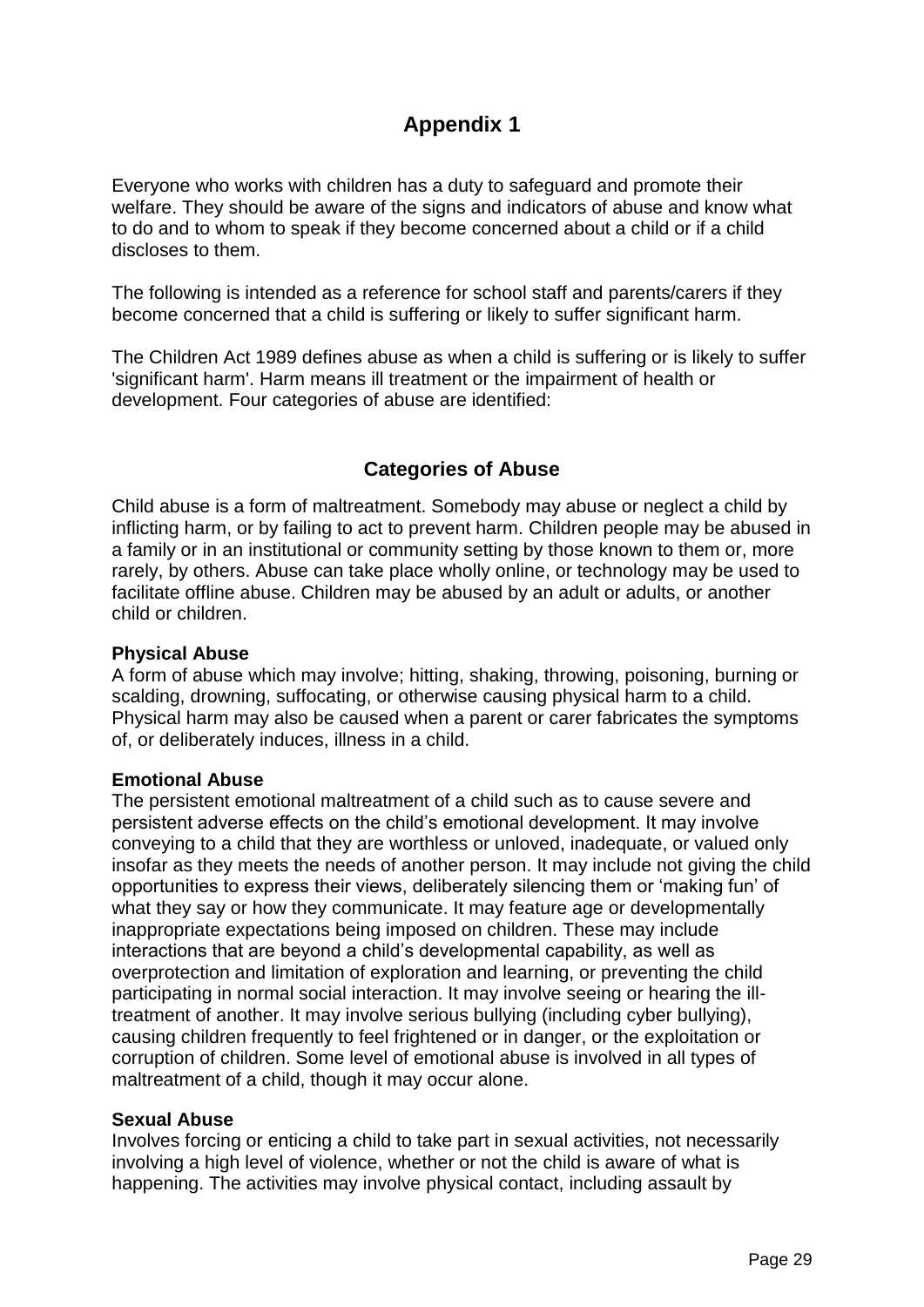penetration (for example, rape or oral sex) or non-penetrative acts such as masturbation, kissing, rubbing and touching outside of clothing. They may also include non-contact activities, such as involving children in looking at, or in the production of, sexual images, watching sexual activities, encouraging children to behave in sexually inappropriate ways, or grooming a child in preparation for abuse. Sexual abuse can take place online and technology can be used to facilitate offline abuse. Sexual abuse is not solely perpetrated by adult males. Women can also commit acts of sexual abuse, as can other children. The **[Brook Sexual Behaviours](https://www.brook.org.uk/our-work/the-sexual-behaviours-traffic-light-tool)  [Traffic Light Tool](https://www.brook.org.uk/our-work/the-sexual-behaviours-traffic-light-tool)** can be used as guidance to support professionals in identifying and responding to sexual behaviour in children.

#### **Neglect**

The persistent failure to meet a child's basic physical and/or psychological needs, likely to result in the serious impairment of the child's health or development. Neglect may occur during pregnancy as a result of maternal substance abuse. Once a child is born, neglect may involve a parent or carer failing to:

- a) provide adequate food, clothing and shelter (including exclusion from home or abandonment)
- b) protect a child from physical and emotional harm or danger
- c) ensure adequate supervision (including the use of inadequate caregivers)
- d) ensure access to appropriate medical care or treatment. It may also include neglect of, or unresponsiveness to, a child's basic emotional needs.

# **Exploitation**

Exploitation is a form of child abuse and may take a number of forms:

#### **Child Sexual Exploitation**

Sexual abuse may involve physical contact, including assault by penetration (for example, rape or oral sex) or non-penetrative acts such as masturbation, kissing, rubbing and touching outside clothing. It may include non-contact activities, such as involving children in the production of sexual images, forcing children to look at sexual images or watch sexual activities, encouraging children to behave in sexually inappropriate ways or grooming a child in preparation for abuse (including via the internet).

The definition of child sexual exploitation is as follows:

Child sexual exploitation is a form of child sexual abuse. It occurs where an individual or group takes advantage of an imbalance of power to coerce, manipulate or deceive a child or young person under the age of 18 into sexual activity (a) in exchange for something the victim needs or wants, and/or (b) for the financial advantage or increased status of the perpetrator or facilitator. The victim may have been sexually exploited even if the sexual activity appears consensual. Child sexual exploitation does not always involve physical contact; it can also occur through the use of technology

[CSE Guidance Core Document](https://assets.publishing.service.gov.uk/government/uploads/system/uploads/attachment_data/file/591903/CSE_Guidance_Core_Document_13.02.2017.pdf)

We recognise that exploitation includes the trafficking of children and Modern Day Slavery. [Victims of modern slavery –](https://assets.publishing.service.gov.uk/government/uploads/system/uploads/attachment_data/file/509326/victims-of-modern-slavery-frontline-staff-guidance-v3.pdf) frontline staff guidance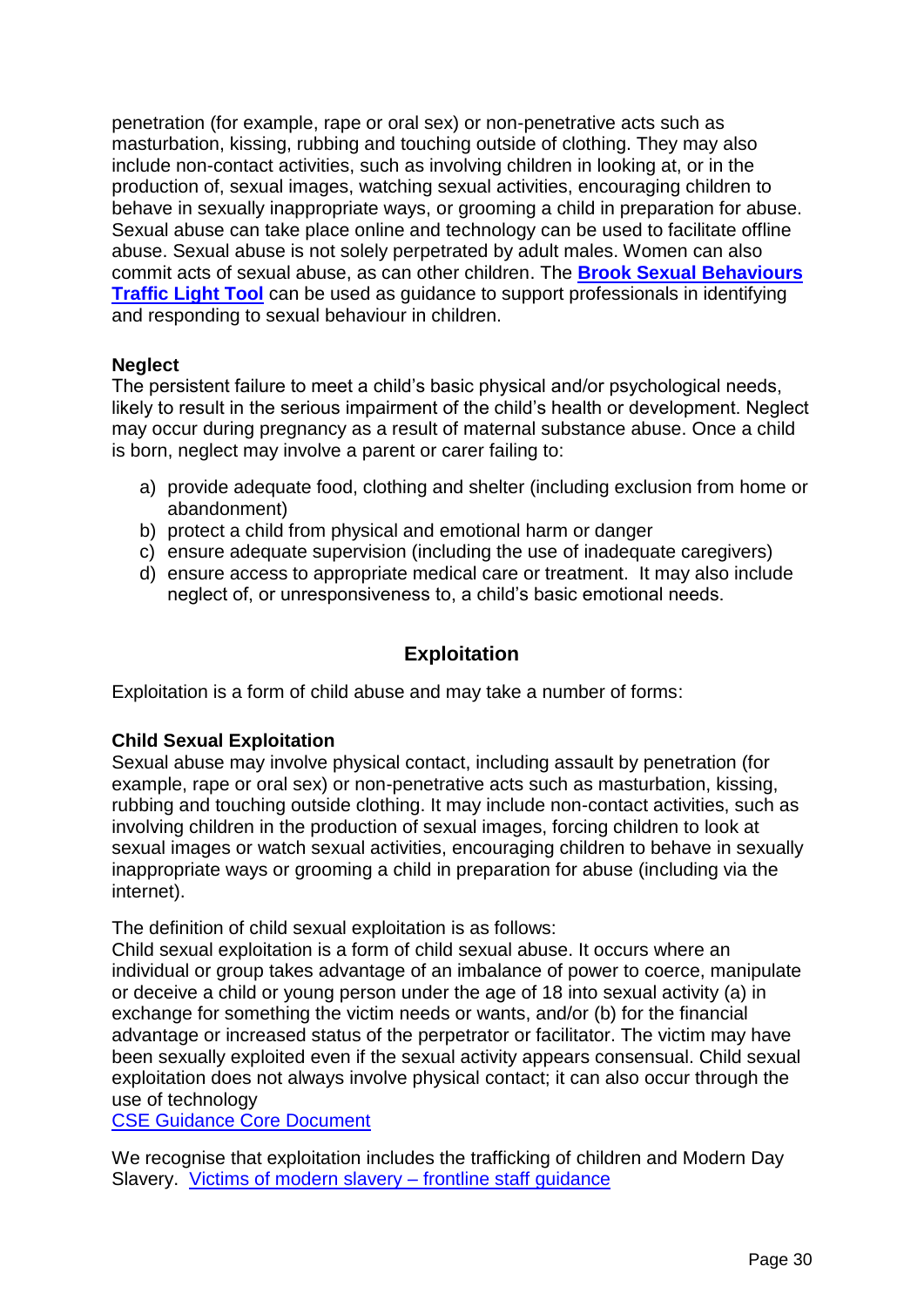#### **Extremism**

Extremism is the vocal or active opposition to our fundamental values, including democracy, the rule of law, individual liberty and the mutual respect and tolerance of different faiths and beliefs. This also includes calling for the death of members of the armed forces. Radicalisation refers to the process by which a person comes to support terrorism and extremist ideologies associated with terrorist groups.

#### **Terrorism**

Terrorism is an action that endangers or causes serious violence to a person/people; causes serious damage to property; or seriously interferes or disrupts an electronic system. The use or threat must be designed to influence the government or to intimidate the public and is made for the purpose of advancing a political, religious or ideological cause.

#### **Channel**

Channel is a voluntary, confidential support programme which focuses on providing support at an early stage to people who are identified as being vulnerable to being drawn into terrorism. Prevent referrals may be passed to a multi-agency Channel panel, which will discuss the individual referred to determine whether they are vulnerable to being drawn into terrorism and consider the appropriate support required. A representative from the school or college may be asked to attend the Channel panel to help with this assessment. An individual's engagement with the programme is entirely voluntary at all stages.

Guidance on Channel is available at: Channel guidance.

#### **County Lines**

As set out in the Serious Violence Strategy (see link below), published by the Home Office, a term used to describe gangs and organised criminal networks involved in exporting illegal drugs into one or more importing areas within the UK, using dedicated mobile phone lines or other form of 'deal line'. They are likely to exploit children and vulnerable adults to move and store the drugs and money, and they will often use coercion, intimidation, violence (including sexual violence) and weapons.

#### **Child Criminal Exploitation**

As set out in the [Serious Violence Strategy](https://www.gov.uk/government/publications/serious-violence-strategy) published by the Home Office, where an individual or group takes advantage of an imbalance of power to coerce, control, manipulate or deceive a child or young person under the age of 18 into any criminal activity (a) in exchange for something the victim needs or wants, and/or (b) for the financial or other advantage of the perpetrator or facilitator and/or (c) through violence or the threat of violence. The victim may have been criminally exploited even if the activity appears consensual. Child criminal exploitation does not always involve physical contact; it can also occur through the use of technology.

Taken from "Working Together [to Safeguard Children"](https://assets.publishing.service.gov.uk/government/uploads/system/uploads/attachment_data/file/779401/Working_Together_to_Safeguard-Children.pdf) 2018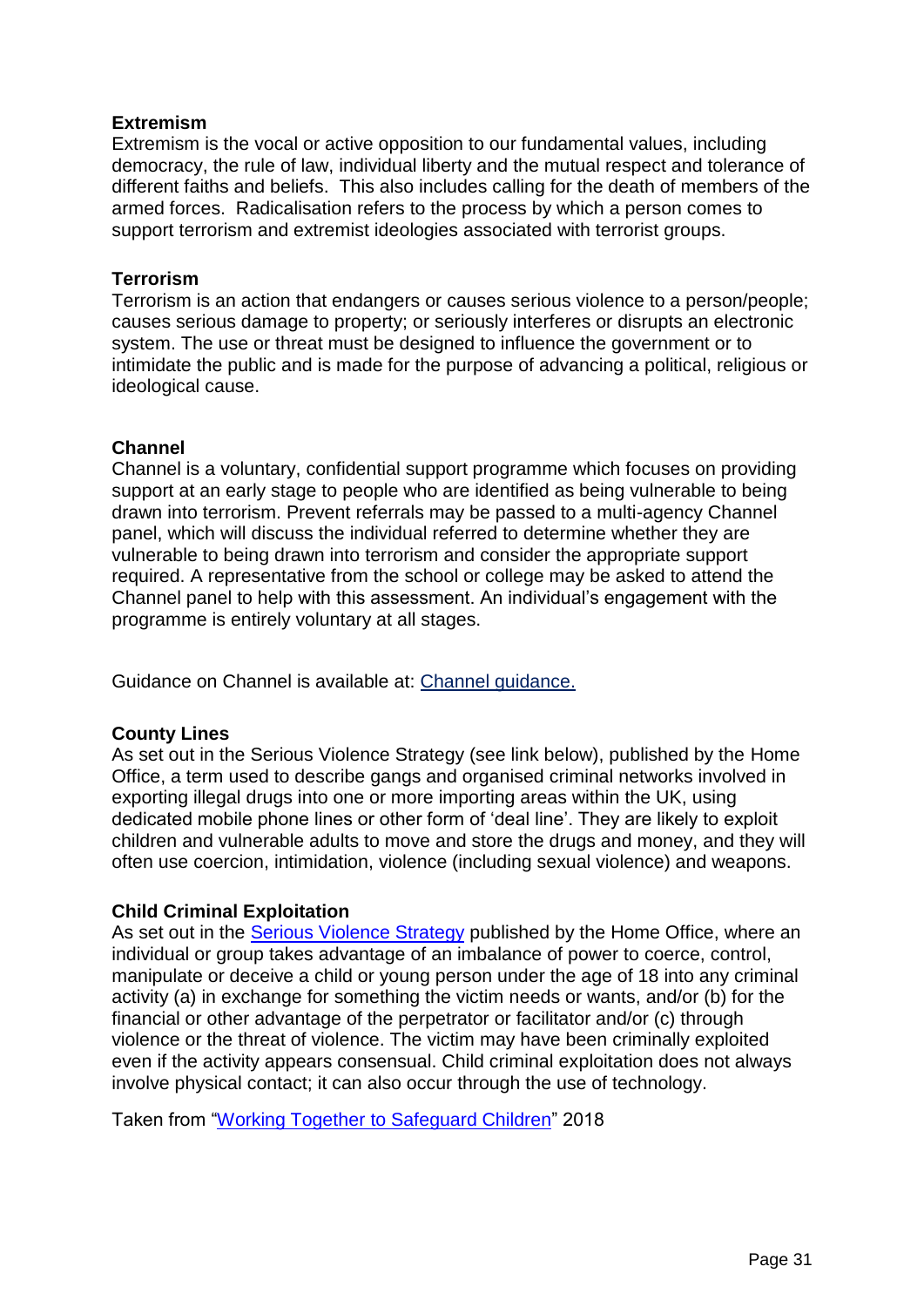

Every assessment should draw together relevant information gathered from the child and their family and from relevant practitioners including teachers and school staff, early years workers, health practitioners, the police and adult social care.

Every assessment of a child should reflect the unique characteristics of the child within their family and community context.

Each child whose referral has been accepted by children's social care should have their individual needs assessed, including an analysis of the parental capacity to meet those needs, whether they arise from issues within the family or the wider community.

Frequently, more than one child from the same family is referred and siblings within the family should always be considered.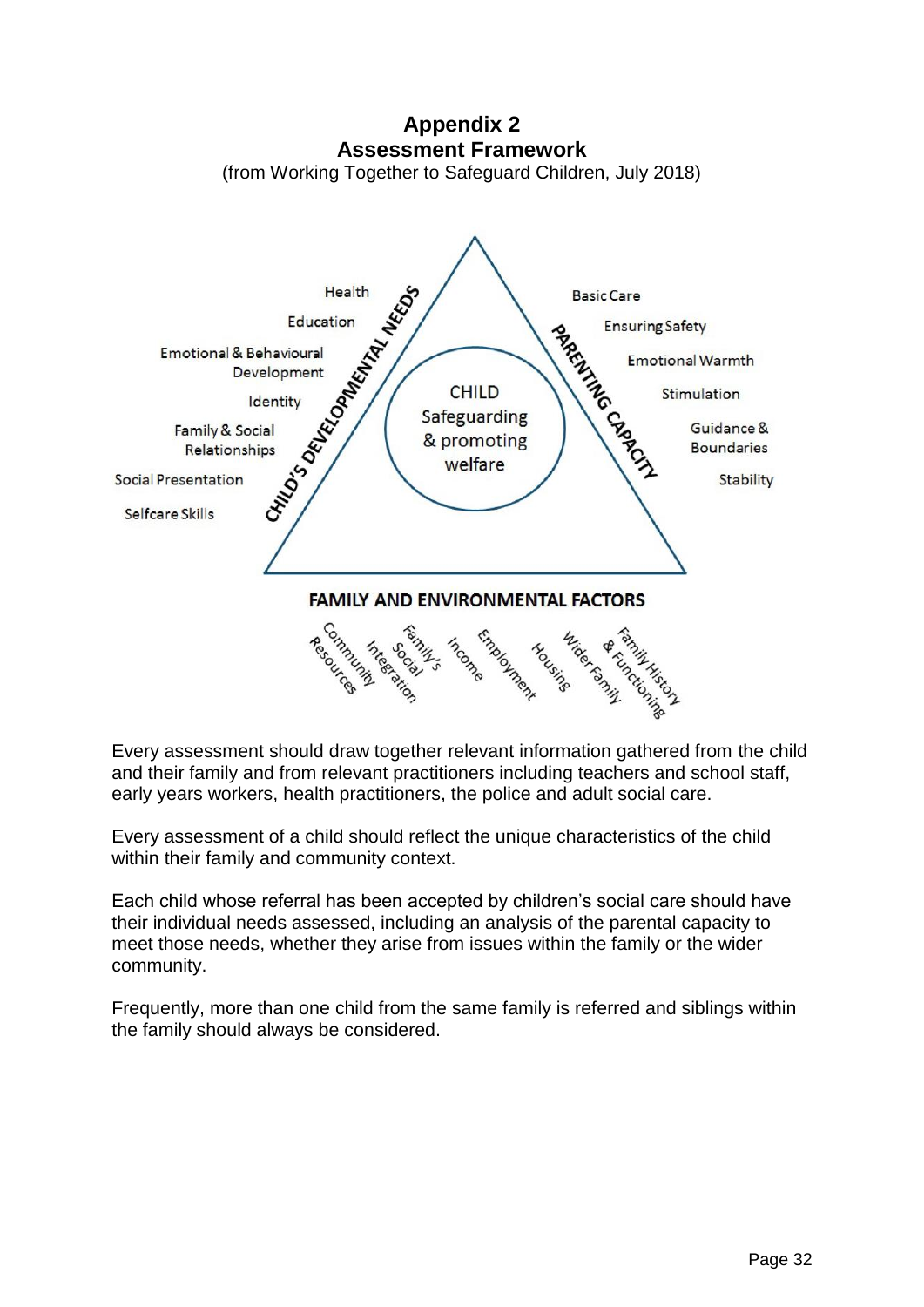# **Appendix 3**

# **CODE OF CONDUCT FOR STAFF**

All staff have a duty of care and are expected to always act in the best interests of the children using their professional judgement where necessary.

Staff should:

- Conduct themselves in a way that would not lead any reasonable person to question their motivation, intentions or their suitability to work with children.
- Ensure they raise any concerns they have, either about the welfare of children or the conduct of other adults within school, with the senior leadership or the governing body. (See safeguarding and whistleblowing guidance)
- Never use their position to itimidate, bully, humiliate or threaten either children or other adults.
- Never use their position to gain access to information for others or their own advantage or form innapproprate relationships with pupils.
- Treat all confidential information appropriately and only share agreed information with others.
- Behave in a professional manner at all times, establishing respectful relationships with pupils and colleagues.
- Dress appropriately for school i.e not wear clothing that is too revealing and avoiding wearing denim.
- Ensure that gifts received or given could not be misconstrued in any way.
- Ensure all pupils are treated equally showig no favouritism or exclusion.
- Not share personal contact details with pupils and only have contact outside school that has been agreed with the headteacher and parents / carers.
- Ensure that social personal network sites are set at private and never used to contact pupils.
- Only use school phones and contact details to communicate with pupils and parents.
- Always maintain professional boundaries between themselves and pupils, avoiding innappropriate physical contact and never touching a child in a way that could be considered indecent.
- Adhere to the school's policy on intimate care in medical or toileting situations.
- Adhere to the school's behaviour and physical intervention policies, never using force as a form of physical punishment.
- Take care not to place themselves in any situation where they may be vulnerable and be fully aware of the school's policies and procedures relating to this, particularly when working one to one with a pupil.
- Agree any home visits with the senior leadership before undertaking them and never make them outside agreed working arrangements.
- Not offer lifts to pupils unless the need for this has been agreed by a manager and ensure all arrangements ensure vehicle and passenger safety.
- Ensure all educational visits adhere to the school's policy with appropriate risk assessments undertaken.
- Be prepared to undertake first aid training and administer first aid as required.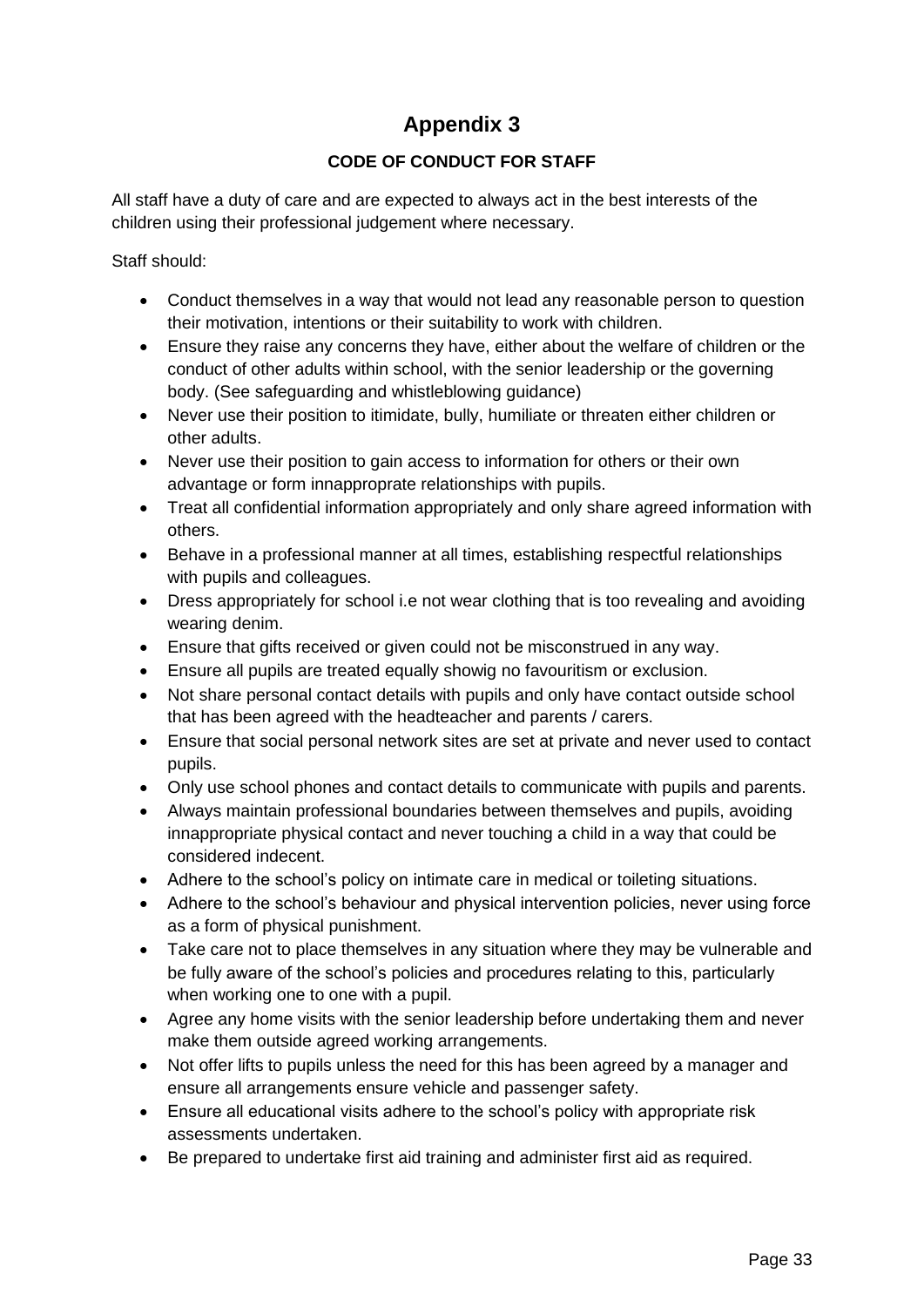- Be clear about the purpose of any photographs or videos, only take them using school equipment and never use mobile phones to record images of pupils.
- Images of children should not be distrubuted or displayed on the internet and only displayed on the school website with permission from parents / carers.
- Ensure pupils are not exposed to any innappropriate images or materials and that films are age appropriate.
- Ensure that resource materials used in lessons that cover sexually explicit, political or sensitve issues could not be misinterpreted and clearly relate to appropriate learning outcomes.

For further information please see the 'Guidance on Safe Working Practice' which is located in the policy file in the staff room and displayed on the notice board.

#### **I have read, understood and agree to comply with the roles and responsibilities laid out in KCSiE September 2020.**

| Signed: |      |
|---------|------|
|         | Name |

Date:

#### 'Professional Manner'

Staff have agreed that the following guidance clearly defines the schools expectations of what constitutes a 'professional manner' as mentioned in the code of conduct.

- Be polite and courteous.
- Always using an appropriate tone of voice and volume when talking to each other.
- Personal attacks or insults are never acceptable.
- Always be supportive of another member of staff in front of parents or pupils. Any differences of opinion should always be discussed in private.
- Never post anything derogatory about the school, colleagues or pupils on social networks.
- Endeavour to judge other peoples' moods and their current task in hand and assess if this is the best time to have a particular conversation or raise an issue.
- Be aware that when socialising in the local area you still need to maintain a professional demeanour and be careful about what is discussed.

While wanting the staff room to be a safe place to let off steam, relax and enjoy each other's company there are a few things to bear in mind while doing this.

- Do not pass on child protection information to other staff informally, always do this through the designated person.
- It is never an appropriate forum to vent your feelings about another member of staff. (Choose a trusted colleague or friend and speak to them confidentially or approach a member of the SLT.)